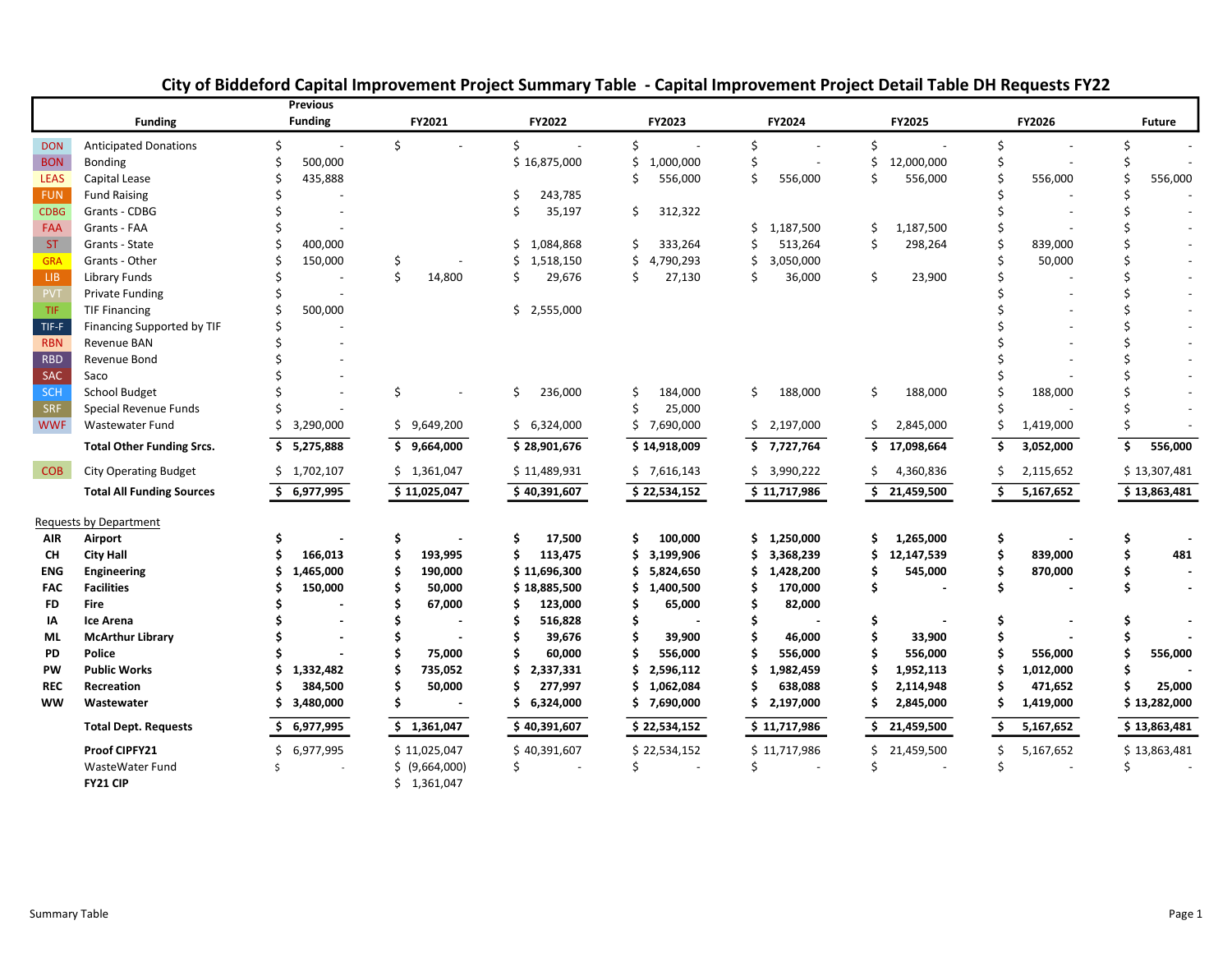|                                            |                                              |                | <b>PRIOR</b>      |                          |                 |                                       |                                              |                                              |            |               |
|--------------------------------------------|----------------------------------------------|----------------|-------------------|--------------------------|-----------------|---------------------------------------|----------------------------------------------|----------------------------------------------|------------|---------------|
| <b>Report No.</b>                          | <b>PROJECT</b>                               | Priority @FY22 | <b>FUNDING</b>    | FY2021                   | FY2022          | FY2023                                | FY2024                                       | FY2025                                       | FY2026     | <b>Future</b> |
| AIR-FY22-002                               | Replace cold storage hangar                  |                | <b>COB</b><br>FAA | \$0<br>COB<br>FAA<br>\$0 |                 | <b>COB</b><br>\$100,000<br>FAA<br>\$0 | \$0                                          | \$0                                          | \$0        | \$0           |
| AIR-FY22-001                               | Tile floor replacement - lobby 88 Landry St. | $\overline{2}$ |                   | <b>COB</b>               | \$17,500        | \$0                                   | \$0                                          | \$0                                          | \$0        | \$0           |
| AIR-FY22-003                               | Airport apron / parking                      | 3              |                   |                          | \$0             | \$0                                   | \$62,500<br><b>COB</b><br>FAA<br>\$1,187,500 | <b>COB</b><br>\$62,500<br>FAA<br>\$1,187,500 | \$0        | \$0           |
| AIR-FY22-004                               | Snow Removal Equipment (SRE) Bldg            |                | FAA               | FAA<br>\$0               | \$0             |                                       |                                              | \$15,000                                     |            |               |
| <b>Airport Totals</b><br>FAA<br><b>COB</b> | Grants - FAA<br>City Share                   |                | \$0<br>\$0        | \$0<br>\$0               | \$0<br>\$17,500 | \$0<br>\$100,000                      | \$1,187,500<br>\$62,500                      | \$1,187,500<br>\$77,500                      | \$0<br>\$0 | \$0<br>\$0    |
|                                            | <b>Total Airport Projects</b>                |                | \$0               | \$0                      | \$17,500        | \$100,000                             | \$1,250,000                                  | \$1,265,000                                  | \$0        | \$0           |
|                                            |                                              |                |                   |                          | \$17,500        | \$100,000                             | \$1,250,000                                  | \$1,265,000                                  | \$0        | \$0           |

## City of Biddeford FY 2021 Airport Captital Improvement Project Detail Table - Capital Improvement Project Detail Table DH Requests FY22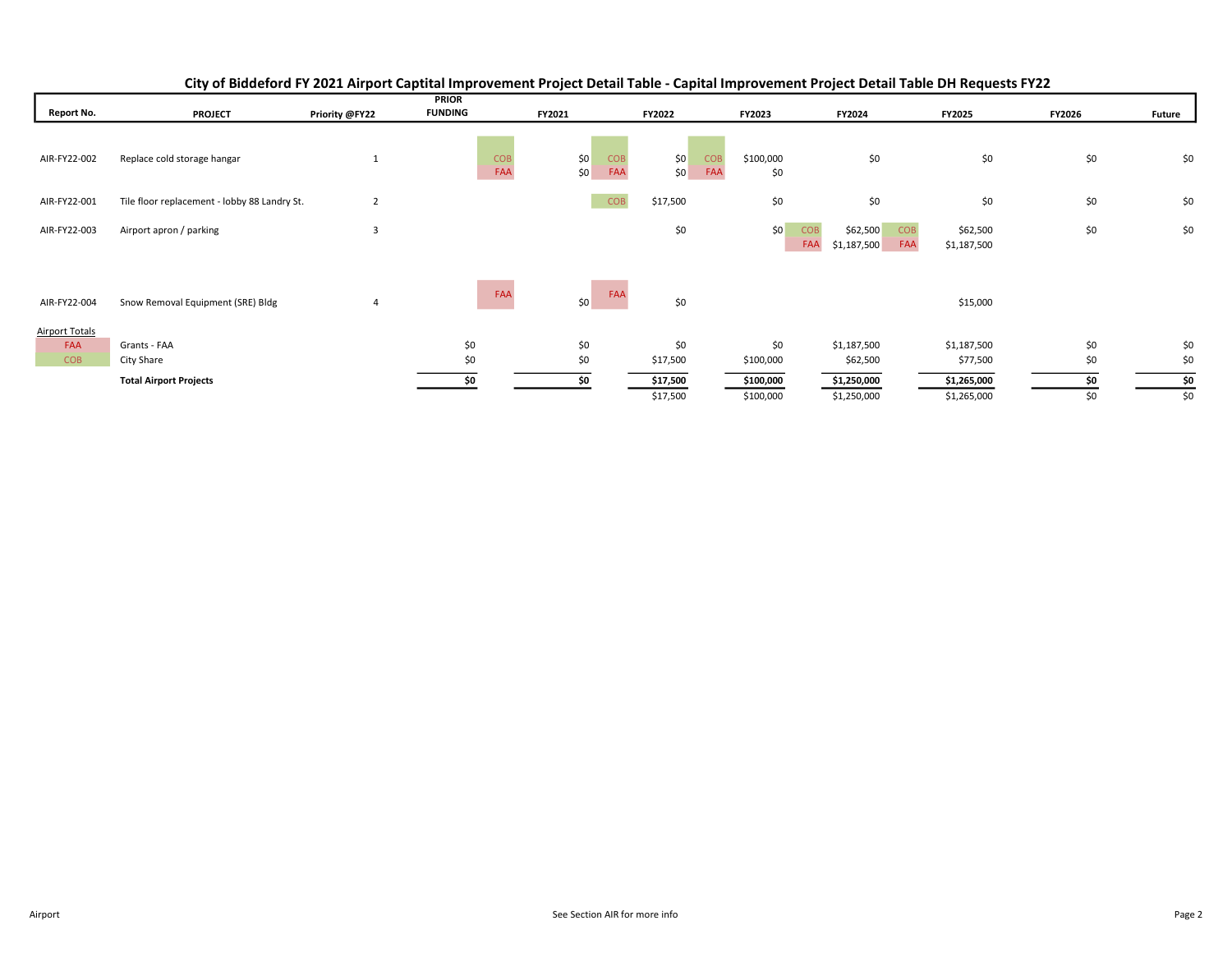|                           |                                             |                | <b>Previous</b> |                   |                             |                               |                    |                            |                   |        |    |                        |                   |
|---------------------------|---------------------------------------------|----------------|-----------------|-------------------|-----------------------------|-------------------------------|--------------------|----------------------------|-------------------|--------|----|------------------------|-------------------|
| Report No.                | Project                                     | Priority @FY22 | <b>Funding</b>  |                   | FY2021                      | FY2022                        | FY2023             |                            | FY2024            | FY2025 |    | FY2026                 | Future            |
| <b>Assessing</b>          |                                             |                |                 |                   |                             |                               |                    |                            |                   |        |    |                        |                   |
|                           | None                                        |                |                 |                   |                             |                               |                    |                            |                   |        |    |                        |                   |
| <b>City Clerk</b>         |                                             |                |                 |                   |                             |                               |                    |                            |                   |        |    |                        |                   |
|                           | None                                        |                |                 |                   |                             |                               |                    |                            |                   |        |    |                        |                   |
|                           |                                             |                |                 |                   |                             |                               |                    |                            |                   |        |    |                        |                   |
| <b>Code Enforcement</b>   |                                             |                |                 |                   |                             |                               |                    |                            |                   |        |    |                        |                   |
|                           | None                                        |                |                 |                   |                             |                               |                    |                            |                   |        |    |                        |                   |
| Finance/Tax               |                                             |                |                 |                   |                             |                               |                    |                            |                   |        |    |                        |                   |
|                           |                                             |                |                 |                   |                             |                               |                    |                            |                   |        |    |                        |                   |
| CHB-FY21-001              | Finance/Technology-Project Module           | $\mathsf 0$    |                 |                   | <b>COB</b>                  | \$                            | COB <sub>\$</sub>  | 1,350<br>COB <sub>\$</sub> | $1,350$ COB \$    | 1,350  | \$ | 1,350                  |                   |
|                           | (Healthy Homes Grant)                       |                |                 |                   | <b>GRA</b>                  | $\ddot{\mathsf{s}}$<br>10,200 |                    |                            |                   |        |    |                        |                   |
|                           |                                             |                |                 |                   |                             |                               |                    |                            |                   |        |    |                        |                   |
| CHB-FY21-002              | Finance/Technology-Tyler Content<br>Manager | 0              |                 |                   | <b>COB</b>                  | 21,100<br>-\$                 | $COB$ \$           | 2,350 COB \$               | $2,350$ COB \$    | 2,350  | Ś. | 2,350                  |                   |
|                           |                                             |                |                 |                   |                             |                               |                    |                            |                   |        |    |                        |                   |
| <b>General Government</b> |                                             |                |                 |                   |                             |                               |                    |                            |                   |        |    |                        |                   |
|                           |                                             |                |                 |                   |                             |                               |                    |                            |                   |        |    |                        |                   |
|                           | General Government-Saco River/              |                |                 |                   |                             |                               |                    |                            |                   |        |    |                        |                   |
| CHB-FY21-003              | Wood Isl. Debris Removal Project            | $0$ COB \$     |                 | 30,000 COB \$     | 50,000<br>$COB$ \$          |                               |                    |                            |                   | Ś      | Ŝ  |                        |                   |
| <b>Human Resources</b>    |                                             |                |                 |                   |                             |                               |                    |                            |                   |        |    |                        |                   |
|                           | None                                        |                |                 |                   |                             |                               |                    |                            |                   |        |    |                        |                   |
| <b>Technology</b>         |                                             |                |                 |                   |                             |                               |                    |                            |                   |        |    |                        |                   |
| CHB-FY21-004              | Backup Node                                 | 0              |                 | <b>COB</b><br>\$  | 28,000                      |                               |                    |                            |                   |        |    |                        |                   |
|                           |                                             |                |                 |                   |                             |                               |                    |                            |                   |        |    |                        |                   |
|                           |                                             |                |                 |                   |                             |                               |                    |                            |                   |        |    |                        |                   |
|                           | Technology- Bomgar Appliance                |                |                 |                   |                             |                               |                    |                            |                   |        |    |                        |                   |
| CHB-FY21-005              | Replacement                                 | $0$ COB \$     | 2,500           | <b>COB</b><br>\$  | 2,500<br>$COB$ \$           | 2,500                         | COB<br>\$          | 833<br><b>COB</b><br>- 15  | 833<br>$COB$ \$   | 833    | \$ | 833<br>CO <sub>B</sub> | -Ś                |
| CHB-FY21-006              |                                             | $\mathsf 0$    |                 | <b>COB</b>        |                             | Ś                             | ς.                 | \$                         |                   | \$     | \$ |                        |                   |
|                           | Technology- BPD Server Migration            |                |                 | -S                | 10,000                      |                               |                    |                            |                   |        |    |                        |                   |
|                           |                                             |                |                 |                   |                             |                               |                    |                            |                   |        |    |                        |                   |
| CHB-FY21-007              | Technology- Cyber Security Penetration      | $\mathsf{o}\,$ |                 | COB <sub>\$</sub> | 8,700                       |                               |                    |                            |                   |        |    |                        |                   |
|                           |                                             |                |                 |                   |                             |                               |                    |                            |                   |        |    |                        |                   |
| CHB-FY21-008              | File Server Replacement                     | $0$ COB \$     |                 | 75,000 COB<br>\$  | 17,667<br>COB <sub>\$</sub> | $17,667$ COB \$               |                    | $17,667$ COB \$            | 13,222 $COB$ \$   | 9,333  | \$ | 9,333 COB \$           |                   |
|                           |                                             |                |                 |                   |                             |                               |                    |                            |                   |        |    |                        |                   |
| CHB-FY21-009              | Technology-Hyperconverge Equipment          | 0 COB          | 9,600<br>-Ś     | <b>COB</b><br>\$  | 14,506<br>COB <sub>\$</sub> | 14,506                        | $COB$ \$<br>14,506 | COB <sub>\$</sub>          | 14,506 COB \$     | 14,506 | \$ | 14,506                 | COB <sub>\$</sub> |
|                           |                                             |                |                 |                   |                             |                               |                    |                            |                   |        |    |                        |                   |
|                           |                                             |                |                 |                   |                             |                               |                    |                            |                   |        |    |                        |                   |
| CHB-FY21-010              | Technology-Phone System Upgrade             | 0 COB          | 18,500<br>S.    | <b>COB</b><br>S.  | 24,333<br><b>COB</b>        | 11,208<br>- \$                | $COB$ \$<br>11,208 | COB \$                     | 5,375<br>$COB$ \$ | 5,375  | \$ | 5,375                  | COB <sub>S</sub>  |
|                           |                                             |                |                 |                   |                             |                               |                    |                            |                   |        |    |                        |                   |
| CHB1FY21-011              | Technology-Public Works Camera<br>Upgrade   | $\mathsf{o}\,$ |                 | COB<br>\$         | 19,995                      |                               |                    |                            |                   |        |    |                        |                   |
|                           |                                             |                |                 |                   |                             |                               |                    |                            |                   |        |    |                        |                   |
|                           | Technology- Switch Replacement              |                |                 |                   |                             |                               |                    |                            |                   |        |    |                        |                   |
| CHB-FY21-012              | Program                                     | $0$ COB \$     | 12,496          | $COB$ \$          | 11,996<br>$COB$ \$          | 11,996                        | 8,301<br>$COB$ \$  | $COB$ \$                   | 8,151<br>$COB$ \$ | 6,340  | \$ | $6,340$ COB \$         |                   |
|                           |                                             |                |                 |                   |                             |                               |                    |                            |                   |        |    |                        |                   |
| CHB-FY21-013              | Technology- Universal Power Supply<br>(UPS) | $0$ COB \$     | 5,817           | <b>COB</b><br>\$  | 5,817<br>$COB$ \$           | 5,817                         | COB<br>\$          | 3,210<br>$COB$ \$          | 1,971<br>$COB$ \$ | 1,971  | \$ | 1,971                  | ς                 |
|                           |                                             |                |                 |                   |                             |                               |                    |                            |                   |        |    |                        |                   |

## City of Biddeford City Hall Captital Improvement Project Detail Table - Capital Improvement Project Detail Table DH Requests FY22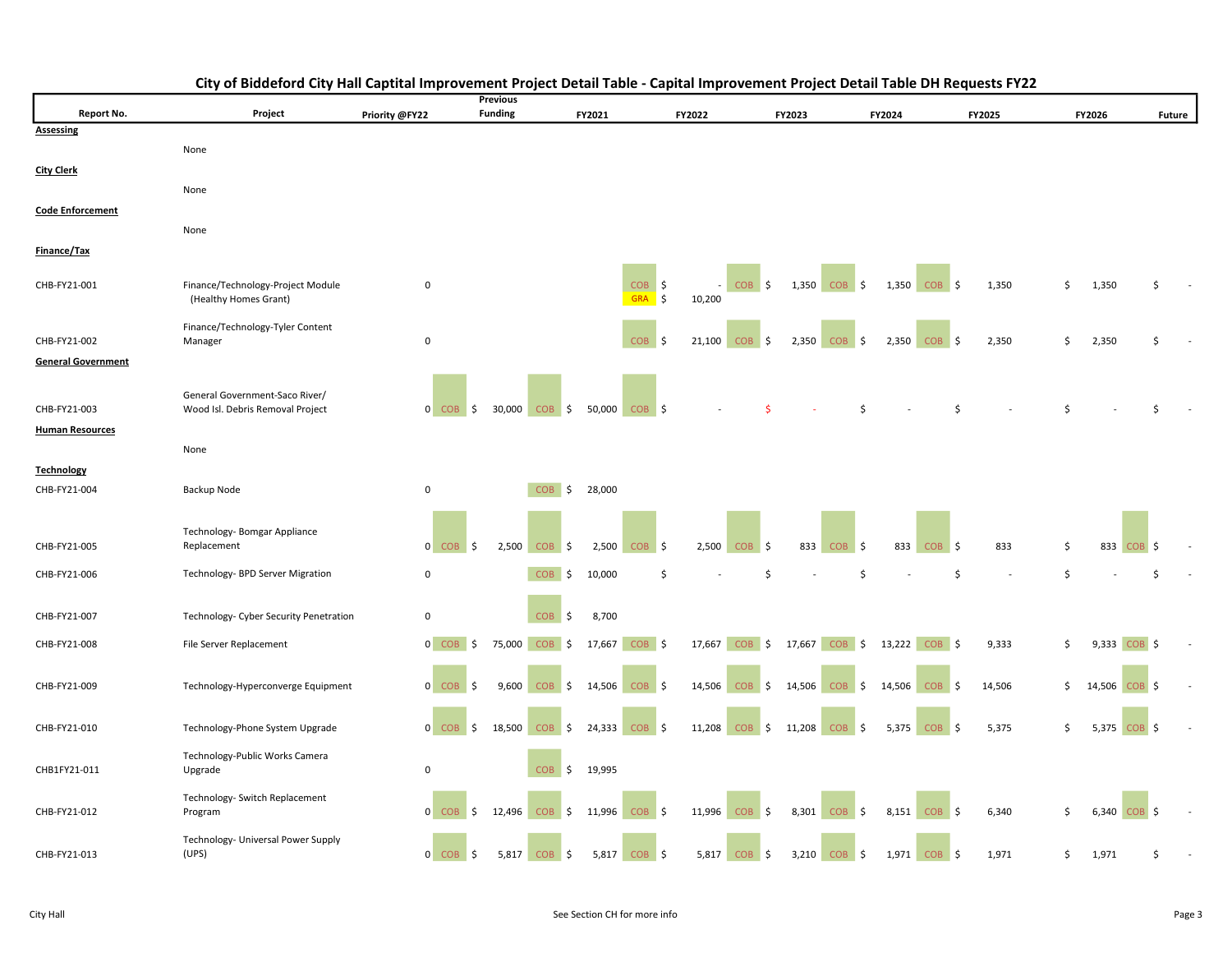|                                 |                                                         |                | Previous                  |                                |                                |                          |                                                 |                                                   |                                  |                                   |                          |
|---------------------------------|---------------------------------------------------------|----------------|---------------------------|--------------------------------|--------------------------------|--------------------------|-------------------------------------------------|---------------------------------------------------|----------------------------------|-----------------------------------|--------------------------|
| Report No.                      | Project                                                 | Priority @FY22 | <b>Funding</b>            | FY2021                         |                                | FY2022                   | FY2023                                          | FY2024                                            | FY2025                           | FY2026                            | <b>Future</b>            |
| CHB-FY21-014                    | Technology- WIFI Device Replacement                     |                | 12,100<br><b>COB</b><br>Ś | 481<br>$COB$ \$                | $COB$ \$                       | 481                      | <b>COB</b><br>481<br>S,                         | <b>COB</b><br>481<br>Ŝ.                           | 481<br><b>COB</b><br>۱s          | Ś<br>$-COB$                       | Ŝ.<br>481                |
| <b>Planning and Development</b> |                                                         |                |                           |                                |                                |                          |                                                 |                                                   |                                  |                                   |                          |
| CHB-FY21-015                    | Planning and Development- Gateways<br>(Possible Grants) | 0              |                           |                                | COB <sub>\$</sub><br>ST<br>-\$ | - 1                      | $COB$ \$<br>- 1<br>ST.<br>$\frac{1}{2}$ 140,000 | COB <sub>\$</sub><br>$\sim$ 1<br>ST.<br>\$320,000 | $COB$ \$<br>ST<br>∎ s<br>105,000 | $-COB$ \$<br>ST.<br>839,000<br>S. |                          |
| CHB-FY21-016                    | Planning and Development-Riverwalk                      | 0              |                           |                                |                                |                          | <b>GRA</b><br>\$3,000,000                       | <b>GRA</b><br>\$3,000,000                         |                                  |                                   |                          |
| CHB-FY21-017                    | Planning and Development-Second<br>Garage               | $\mathbf 0$    |                           |                                |                                |                          |                                                 |                                                   | BON \$12,000,000                 | \$<br>$\sim$                      |                          |
| CHB-FY21-018                    | Rewire City Hall to Cat 6                               | 0              |                           |                                | <b>COB</b><br>Ŝ.               | 18,000                   |                                                 |                                                   |                                  |                                   |                          |
| <b>City Hall Totals</b>         |                                                         |                |                           |                                |                                |                          |                                                 |                                                   |                                  |                                   |                          |
| <b>BON</b>                      | Bonding                                                 |                | $\overline{\phantom{a}}$  | Ś.<br>$\overline{\phantom{a}}$ |                                | $\overline{\phantom{a}}$ |                                                 |                                                   | \$12,000,000                     |                                   | $\overline{\phantom{a}}$ |
| <b>ST</b>                       | Grants - State                                          |                | $\sim$                    | $\sim$                         |                                | $\overline{\phantom{a}}$ | \$140,000                                       | 320,000                                           | 105,000                          | 839,000                           | $\sim$                   |
| <b>GRA</b>                      | Grants - Other                                          |                | $\sim$                    | $\overline{\phantom{a}}$       |                                | 10,200                   | \$3,000,000                                     | \$3,000,000                                       |                                  | $\overline{\phantom{a}}$          | $\overline{\phantom{a}}$ |
| <b>COB</b>                      | City Share                                              |                | 166,013                   | 193,995                        |                                | 103,275                  | 59,906<br>S.                                    | 48,239                                            | 42,539                           | $\overline{\phantom{a}}$          | 481                      |
|                                 | <b>Total City Hall Projects</b>                         |                | 166,013                   | 193,995                        |                                | 113,475                  | \$3,199,906                                     | \$3,368,239                                       | \$12,147,539                     | 839,000                           | 481                      |

## City of Biddeford City Hall Captital Improvement Project Detail Table - Capital Improvement Project Detail Table DH Requests FY22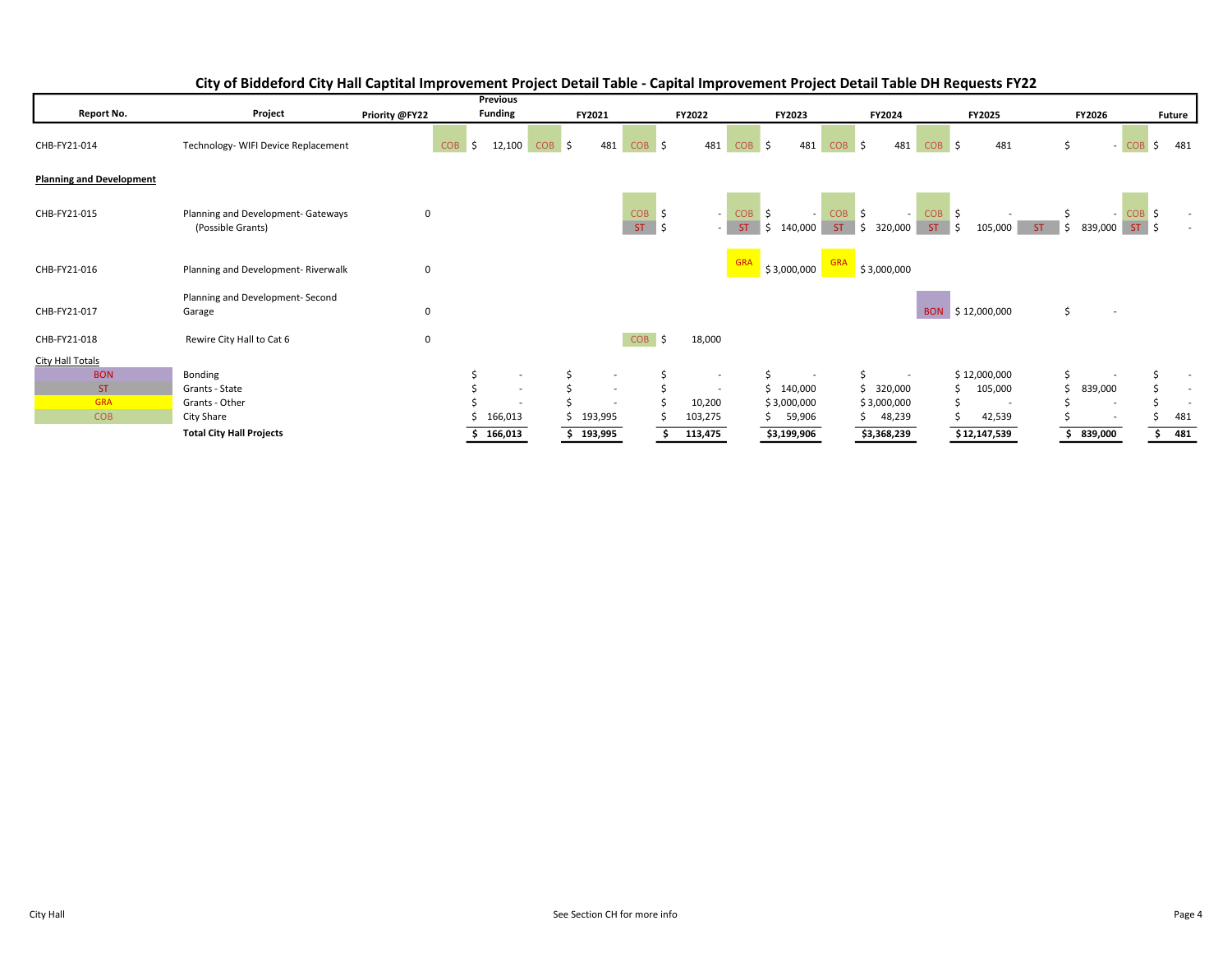|              |                                                   | Previous                         |                             |               |                                      |                    |                                            |                                              |         |                  |         |        |
|--------------|---------------------------------------------------|----------------------------------|-----------------------------|---------------|--------------------------------------|--------------------|--------------------------------------------|----------------------------------------------|---------|------------------|---------|--------|
| Report No.   | Project                                           | <b>Funding</b><br>Priority @FY22 |                             | FY2021        |                                      | FY2022             | FY2023                                     | FY2024                                       | FY2025  |                  | FY2026  | Future |
| ENG-FY22-001 | Electrical-Lincoln Street                         | $\mathbf{1}$                     | $ST \quad$<br><b>COB</b>    | 150,000<br>\$ | $-COB$ \$                            | 150,000            |                                            |                                              |         |                  |         |        |
| ENG-FY22-002 | <b>Utilities Pearl Street</b>                     | $\overline{2}$                   |                             |               | TIF.<br>COB<br><b>WWF</b>            | \$2,555,000        |                                            | $COB$ \$<br>$\overline{\phantom{a}}$<br>\$   |         |                  |         |        |
| ENG-FY22-003 | <b>Thatcher Brook</b>                             | $\overline{\mathbf{3}}$          |                             | \$<br>40,000  |                                      | <b>COB</b>         | S,<br>40,000<br>60,000<br>GRA \$           |                                              |         |                  |         |        |
| ENG-FY22-004 | <b>Bumps Out and Cross Walks</b><br>Lower Main St | 4 COB \$ 200,000 COB \$          |                             |               | $-$ COB                              |                    | <b>COB</b><br>\$315,000<br>CDBG \$ 195,000 | <b>COB</b>                                   |         |                  |         |        |
| ENG-FY22-005 | Hill/Main/Water                                   | 10                               |                             |               | $COB$ \$<br>GRA \$                   | 850,000            | 150,000 COB \$ 624,995<br>GRA \$ 698,105   |                                              |         |                  |         |        |
| ENG-FY22-006 | Thatcher Brook 319 Phase III                      | 6                                |                             |               | COB \$<br>\$<br><b>GRA</b>           | 80,000<br>140,000  |                                            |                                              |         |                  |         |        |
| ENG-FY22-007 | Thatcher Brook Management Plan                    | $\overline{7}$                   |                             |               | COB <sub>S</sub>                     |                    |                                            | 95,000 COB \$ 95,000 COB \$ 95,000 COB \$    | 95,000  | COB <sub>S</sub> | 95,000  |        |
| ENG-FY22-008 | Engineering Design/Inspection services            | 8                                | COB \$                      |               | $-$ COB \$                           |                    |                                            | 200,000 COB \$ 200,000 COB \$ 200,000 COB \$ | 200,000 | COB \$           | 200,000 |        |
| ENG-FY22-009 | Thatcher Brook 319 Phase II                       | 9                                | $COB$ \$<br>$ST \mid \zeta$ |               | $-$ COB \$<br>- GRA \$               | 84,000<br>127,200  |                                            |                                              |         |                  |         |        |
| ENG-FY22_000 | Intersection Elm & Pearl                          | 0                                |                             |               | COB \$<br>GRA \$                     | 150,000<br>50,000  | COB \$ 344,062<br>$GRA$ \$ 1,032,188       |                                              |         |                  |         |        |
| ENG-FY22-011 | River Wall Repair - Mechanics Park                | $11$ COB $\frac{1}{2}$           | 50,000 COB \$               |               | $-$ COB \$                           |                    | 200,000 COB \$ 200,000                     | COB \$ 200,000 COB \$                        | 200,000 | COB \$           | 200,000 |        |
| ENG-FY22-012 | Pavement - Precourt St                            | 12 COB \$ 165,000 COB \$         |                             | $\sim$        | $COB$ \$<br>$ST \mid \zeta$          | 69,760<br>209,340  |                                            |                                              |         |                  |         |        |
| ENG-FY22-013 | Pavement -Pool Street                             | 13                               | $COB$ \$<br>$CDBG$ \$       | $\sim$        | <b>COB</b><br>∣\$<br>ST<br>\$        | 261,000<br>489,000 |                                            |                                              |         |                  |         |        |
| ENG-FY22-014 | Sidewalks - South St                              | 14                               |                             |               | \$<br><b>COB</b><br><b>GRA</b><br>\$ | 100,000<br>256,000 |                                            |                                              |         |                  |         |        |
| ENG-FY22_015 | River Wall Repair, Mechanics Park                 | 15                               |                             |               | $COB$ \$ 1,035,000                   |                    |                                            |                                              |         |                  |         |        |
| ENG-FY22-016 | Sidewalks - Adams St                              | 16                               |                             |               |                                      |                    | COB \$ 200,000                             |                                              |         |                  |         |        |
| ENG-FY22-017 | Sidewalks - Alfred St Phase II                    | 17                               |                             |               |                                      |                    |                                            | COB \$ 403,200                               |         |                  |         |        |

## City of Biddeford Engineering Captital Improvement Project Detail Table - Capital Improvement Project Detail Table DH Requests FY22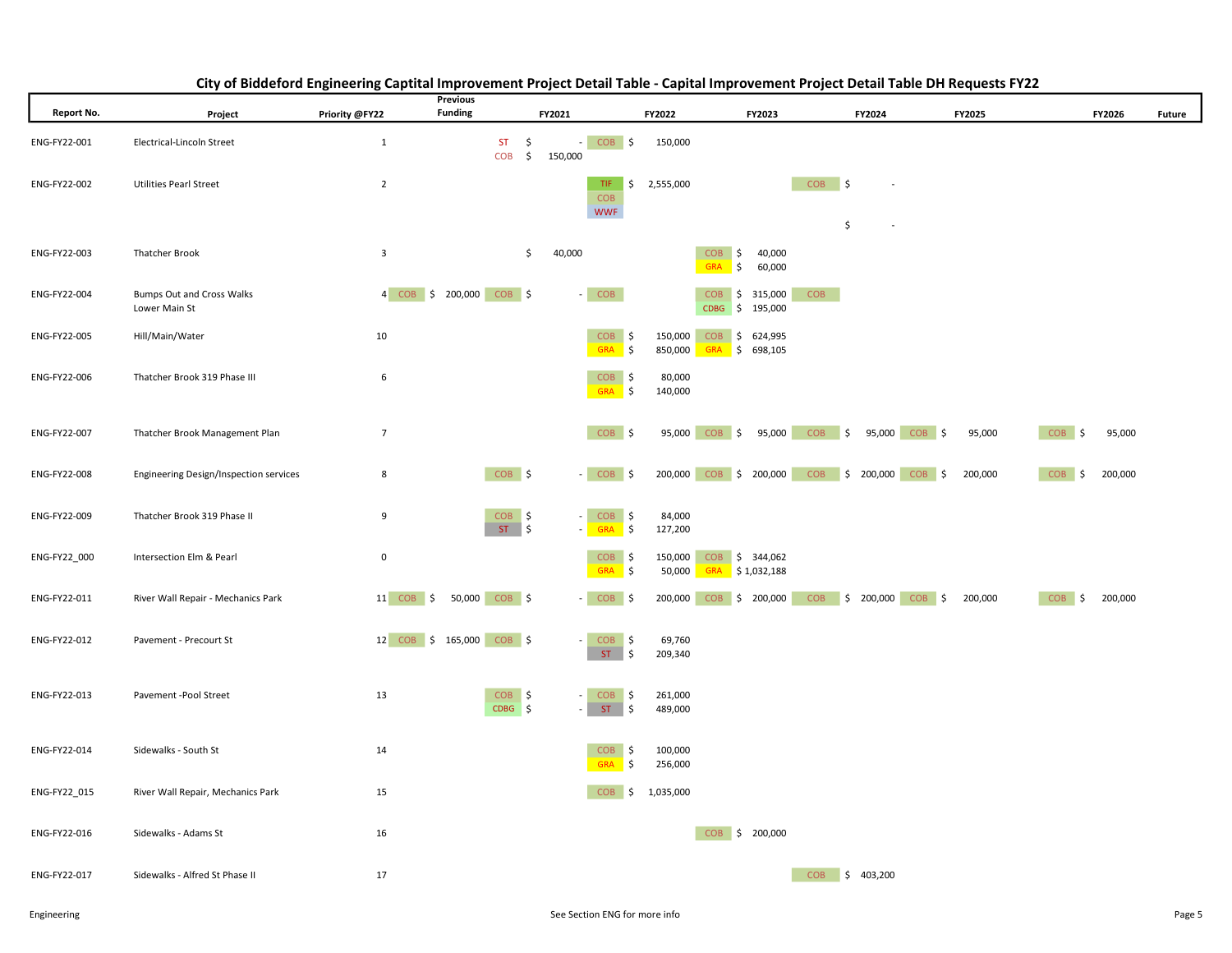|                           |                                         |                   | <b>Previous</b>                                      |                                      |                                    |                          |                                         |                                                    |                                                      |                                               |                     |                  |
|---------------------------|-----------------------------------------|-------------------|------------------------------------------------------|--------------------------------------|------------------------------------|--------------------------|-----------------------------------------|----------------------------------------------------|------------------------------------------------------|-----------------------------------------------|---------------------|------------------|
| Report No.                | Project                                 | Priority @FY22    | <b>Funding</b>                                       | FY2021                               |                                    | FY2022                   | FY2023                                  | FY2024                                             | FY2025                                               |                                               | FY2026              | <b>Future</b>    |
| ENG-FY22 018              | Sidewalks - Alfred St I                 | 18                |                                                      |                                      |                                    |                          | COB \$ 970,300                          |                                                    |                                                      |                                               |                     |                  |
| ENG-FY22-019              | Crosswalks/Lights/Sidewalks-Washington  | 19                |                                                      | $COB$ \$<br>$ST \quad$               | $\overline{\phantom{a}}$           |                          |                                         | \$480,000<br><b>COB</b>                            |                                                      |                                               |                     |                  |
| ENG-FY22-020              | River Wall Repair, Adj to Riverwalk     | 20                |                                                      | COB \$                               | $-$ COB $\sqrt{5}$                 | 3,770,000                |                                         |                                                    |                                                      |                                               |                     |                  |
| ENG-FY22-021              | Harbor Access/Boat Launch-Vines Landing | 21<br>ST.<br>TIF. | $\frac{1}{2}$ 400,000<br>\$500,000<br>WWF \$ 150,000 |                                      |                                    |                          |                                         |                                                    |                                                      | <b>COB</b><br>$\vert$ \$<br><b>GRA</b><br>I\$ | 275,000<br>50,000   |                  |
| ENG-FY22-022              | West Brook Skating Area Improvings      | 22                |                                                      | $COB$ \$                             | $COB$ \$                           | 500,000                  | COB <sub>\$</sub><br>800,000            |                                                    |                                                      |                                               |                     |                  |
| ENG-FY22-023              | South Street                            | 23                |                                                      | COB <sub>S</sub><br>FUN \$<br>GRA \$ | $COB$ \$<br>÷.<br>$-$ GRA $\zeta$  | 50,000<br>75,000         |                                         |                                                    |                                                      |                                               |                     |                  |
| ENG-2FY22-024             | Climate Resilince needs                 | 24                |                                                      |                                      | COB \$                             |                          | 50,000 COB \$<br>50,000                 | <b>COB</b><br>$\ddot{\mathsf{S}}$<br>50,000 COB \$ | 50,000                                               | COB <sub>\$</sub>                             | 50,000              |                  |
| <b>Engineering Totals</b> |                                         |                   |                                                      |                                      |                                    |                          |                                         |                                                    |                                                      |                                               |                     |                  |
| <b>CDBG</b>               | Grants - CDBG                           |                   | \$.                                                  | \$                                   | $\sim$                             | \$                       | \$<br>195,000                           | \$<br>$\overline{\phantom{a}}$                     | \$                                                   | \$                                            | $-5$                | $\sim$           |
| <b>ST</b><br><b>GRA</b>   | Grants - State                          |                   | 400,000<br>\$                                        | \$<br>\$                             | $\sim$<br>Ś                        | \$<br>698,340            | Ś<br>$\sim$                             | \$<br>$\overline{\phantom{a}}$<br>$\sim$           | \$<br>$\overline{\phantom{a}}$                       | \$<br>Ś                                       | $-5$                | $\sim$           |
| TIF.                      | Grants - Other<br><b>TIF Financing</b>  |                   | 500,000                                              | Ś                                    | $\sim$<br>$\overline{\phantom{a}}$ | 1,498,200<br>2,555,000   | \$1,790,293<br>$\overline{\phantom{a}}$ | \$<br>S<br>$\overline{\phantom{a}}$                | $\overline{\phantom{a}}$<br>$\overline{\phantom{a}}$ |                                               | 50,000 \$<br>$\sim$ | $\sim$<br>$\sim$ |
| <b>WWF</b>                | Wastewater Fund                         |                   | 150,000                                              | Ś                                    |                                    | $\overline{\phantom{a}}$ |                                         | $\overline{\phantom{a}}$                           |                                                      |                                               | $\sim$              | S<br>$\sim$      |
| <b>COB</b>                | City Share                              |                   | 415,000<br>S                                         | 190,000                              |                                    | 6,944,760                | \$3,839,357                             | \$1,428,200                                        | 545,000                                              |                                               | 820,000 \$          |                  |
|                           | <b>Total Engineering Projects</b>       |                   | \$1,465,000                                          | 190,000<br>Ś.                        |                                    | \$11,696,300             | \$5,824,650                             | \$1,428,200                                        | 545,000<br>\$                                        | \$.                                           | 870,000 \$          |                  |

## City of Biddeford Engineering Captital Improvement Project Detail Table - Capital Improvement Project Detail Table DH Requests FY22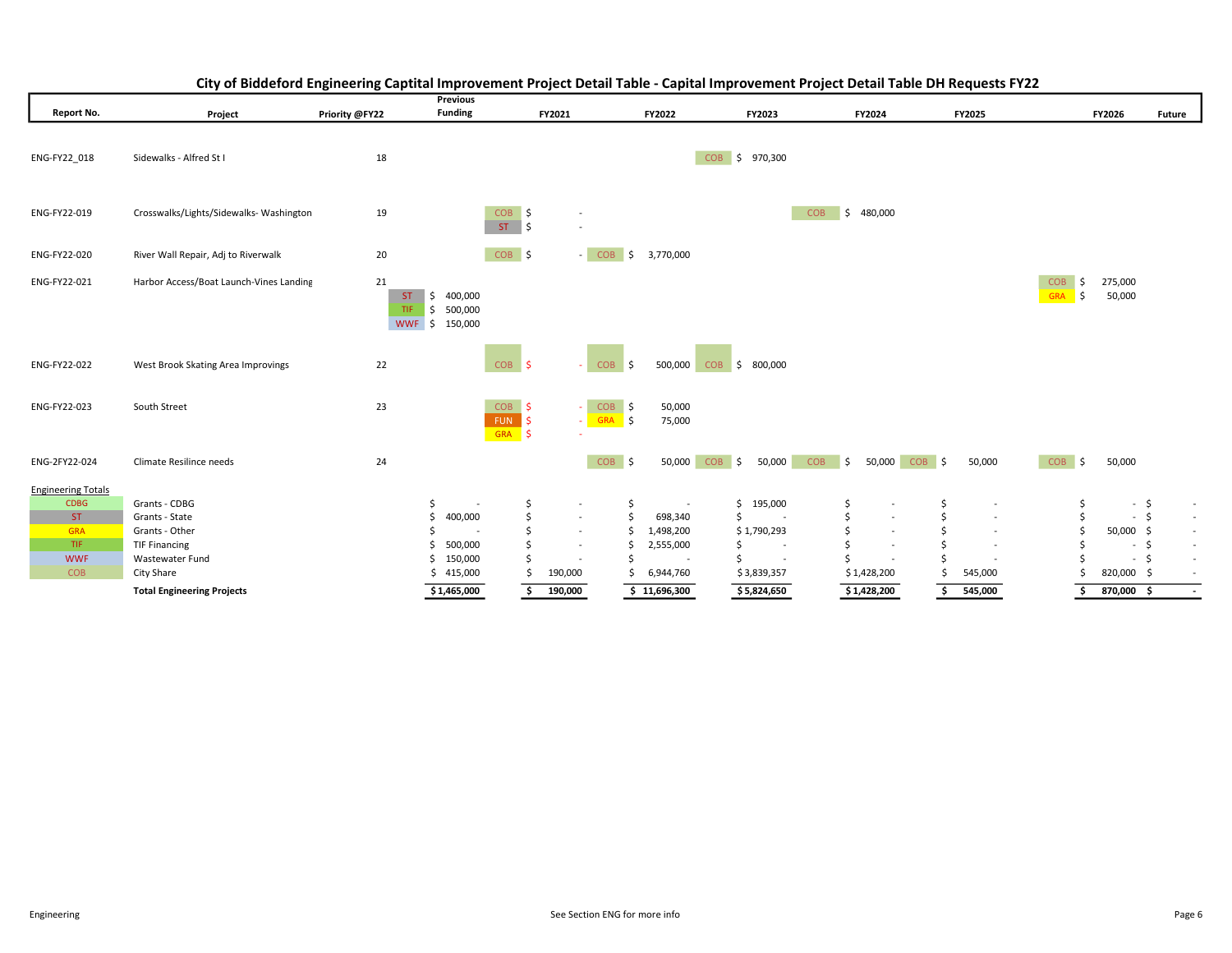| <b>Report No.</b>                                                  | <b>PROJECT</b>                                                                               | Priority @FY22          | <b>PRIOR</b><br><b>FUNDING</b>               | FY2021                                                             | FY2022                                                                     | FY2023                                                         | FY2024                                   | FY2025                                                                 | FY2026                                                      | Future                                                                      |
|--------------------------------------------------------------------|----------------------------------------------------------------------------------------------|-------------------------|----------------------------------------------|--------------------------------------------------------------------|----------------------------------------------------------------------------|----------------------------------------------------------------|------------------------------------------|------------------------------------------------------------------------|-------------------------------------------------------------|-----------------------------------------------------------------------------|
| FAC-FY21-001                                                       | City Hall Regrade and Repave Parking Lot                                                     | $\mathbf 0$             |                                              |                                                                    | $COB$ \$<br>60,000                                                         |                                                                |                                          |                                                                        |                                                             |                                                                             |
| FAC-FY21-002                                                       | City Hall-Restoration                                                                        | $\mathsf 0$             |                                              |                                                                    | <b>COB</b><br>\$<br><b>BON</b><br>\$3,875,000<br>BON \$11,625,000          |                                                                |                                          |                                                                        |                                                             |                                                                             |
|                                                                    |                                                                                              |                         | GRA \$ 150,000                               |                                                                    |                                                                            |                                                                |                                          |                                                                        |                                                             |                                                                             |
| FAC-FY21-003                                                       | City Hall Window Replacement                                                                 | $\mathsf 0$             |                                              | 50,000<br>$COB$ \$                                                 | 57,500<br>$COB$ \$                                                         |                                                                |                                          |                                                                        |                                                             |                                                                             |
| FAC-FY21-004                                                       | Community Center Card Access System                                                          | $\mathsf 0$             |                                              | $COB$ \$                                                           |                                                                            |                                                                |                                          |                                                                        |                                                             |                                                                             |
| FAC-FY21-005                                                       | Community Center-J Richard Martin Center                                                     | $\mathbf{1}$            |                                              |                                                                    | COB \$ 1,677,750                                                           |                                                                |                                          |                                                                        |                                                             |                                                                             |
| FAC-FY21-006                                                       | Community Center-Myrtle Street Parking Lot                                                   | $\mathbf{1}$            |                                              |                                                                    |                                                                            |                                                                | COB \$ 78,000                            |                                                                        |                                                             |                                                                             |
| FAC-FY21-007                                                       | Fire Department-Apparatus Floor Resurfacing                                                  | $\overline{2}$          |                                              |                                                                    | $COB$ \$<br>15,000                                                         |                                                                |                                          |                                                                        |                                                             |                                                                             |
| FAC-FY21-008                                                       | Fire Department-Building Roof Repairs                                                        | $\overline{2}$          |                                              |                                                                    | <b>COB</b><br>45,000<br>l \$                                               |                                                                |                                          |                                                                        |                                                             |                                                                             |
| FAC-FY21-009                                                       | Fire Department-Eastern Fire Station                                                         | $\mathbf{1}$            |                                              |                                                                    | BON \$ 1,300,000 BON \$1,000,000                                           |                                                                |                                          |                                                                        |                                                             |                                                                             |
| FAC-FY21-010                                                       | Fire Department-Fire House Floors                                                            | $\mathsf 0$             |                                              |                                                                    |                                                                            |                                                                | COB \$ 10,000                            |                                                                        |                                                             |                                                                             |
| FAC-FY21-011                                                       | Fire Department-Parking Lot                                                                  | $\mathbf{1}$            |                                              |                                                                    |                                                                            | COB \$ 250,000                                                 |                                          |                                                                        |                                                             |                                                                             |
| FAC-FY21-012                                                       | Fire Department-Repointing Station Brick Work                                                | $\overline{\mathbf{3}}$ |                                              |                                                                    | <b>COB</b>                                                                 | 20,000<br>\$                                                   |                                          |                                                                        |                                                             |                                                                             |
| FAC-FY21-013                                                       | Fire Department-Windows                                                                      | $\overline{2}$          |                                              |                                                                    |                                                                            | COB <sub>\$</sub><br>15,500                                    | COB \$ 20,000                            |                                                                        |                                                             |                                                                             |
| FAC-FY21-014                                                       | May Field Tennis Cour Lights Conversion                                                      | $\mathsf 0$             |                                              |                                                                    | 9,750<br>$COB$ \$<br>GRA \$<br>9,750                                       |                                                                |                                          |                                                                        |                                                             |                                                                             |
| FAC-FY21-015                                                       | Public Works - Sutomated Gate, Security                                                      | $\mathbf 0$             |                                              |                                                                    |                                                                            |                                                                | COB \$ 52,000                            |                                                                        |                                                             |                                                                             |
| FAC-FY21-016                                                       | Public Access Replace Roof                                                                   | $\mathsf 0$             |                                              |                                                                    | <b>COB</b><br>∣\$<br>SCH<br>52,000<br>S,                                   |                                                                |                                          |                                                                        |                                                             |                                                                             |
| FAC-FY21-017                                                       | Public Works-City Radio Box                                                                  | $\mathsf 0$             |                                              |                                                                    | $COB$ \$<br>28,750                                                         |                                                                |                                          |                                                                        |                                                             |                                                                             |
| FAC-FY21-018                                                       | Public Works - Cold Storage for Recycling                                                    | 0                       |                                              |                                                                    |                                                                            | COB \$ 115,000                                                 |                                          |                                                                        |                                                             |                                                                             |
| FAC-FY21-019                                                       | Public Works - Heating System Replacement                                                    | 0                       |                                              |                                                                    | <b>COB</b><br>75,000<br>l \$                                               |                                                                |                                          |                                                                        |                                                             |                                                                             |
| FAC-FY21-020                                                       | Public Works - Salt Barn Lean To Addition                                                    | $0$ $COB$ $\frac{2}{3}$ | - 1                                          | $COB$ \$                                                           |                                                                            |                                                                |                                          |                                                                        |                                                             |                                                                             |
| FAC-FY22-001                                                       | Fire Dept Fire House Floors                                                                  | $\mathsf 0$             |                                              |                                                                    |                                                                            |                                                                | COB \$ 10,000                            |                                                                        |                                                             |                                                                             |
| FAC-FY22-002                                                       | Public Works Green House                                                                     | $\mathsf 0$             |                                              |                                                                    | $COB$ \$<br>55,000                                                         |                                                                |                                          |                                                                        |                                                             |                                                                             |
| <b>Facilities Totals</b><br><b>BON</b><br><b>GRA</b><br>SCH<br>COB | Bonding<br>Grants - Other<br>School Budget<br>City Share<br><b>Total Facilities Projects</b> |                         | \$.<br>150,000<br>\$<br>S<br>\$<br>\$150,000 | \$<br>$\sim$<br>\$<br>$\sim$<br>\$<br>50,000<br>\$<br>50,000<br>\$ | \$16,800,000<br>9,750<br>\$<br>52,000<br>\$<br>\$2,023,750<br>\$18,885,500 | \$1,000,000<br>\$<br>$\sim$<br>\$.<br>\$400,500<br>\$1,400,500 | \$<br>\$<br>Ŝ.<br>\$170,000<br>\$170,000 | \$<br>\$<br>\$<br>\$<br>$\overline{\boldsymbol{\mathsf{s}}}$<br>$\sim$ | Ŝ.<br>\$.<br>Ŝ.<br>\$<br>$\overline{\phantom{a}}$<br>$\sim$ | \$<br>$\sim$<br>\$<br>$\sim$<br>\$<br>$\sim$<br>\$<br>$\sim$<br>5<br>$\sim$ |

## City of Biddeford Facilities Captital Improvement Project Detail Table - Capital Improvement Project Detail Table DH Requests FY22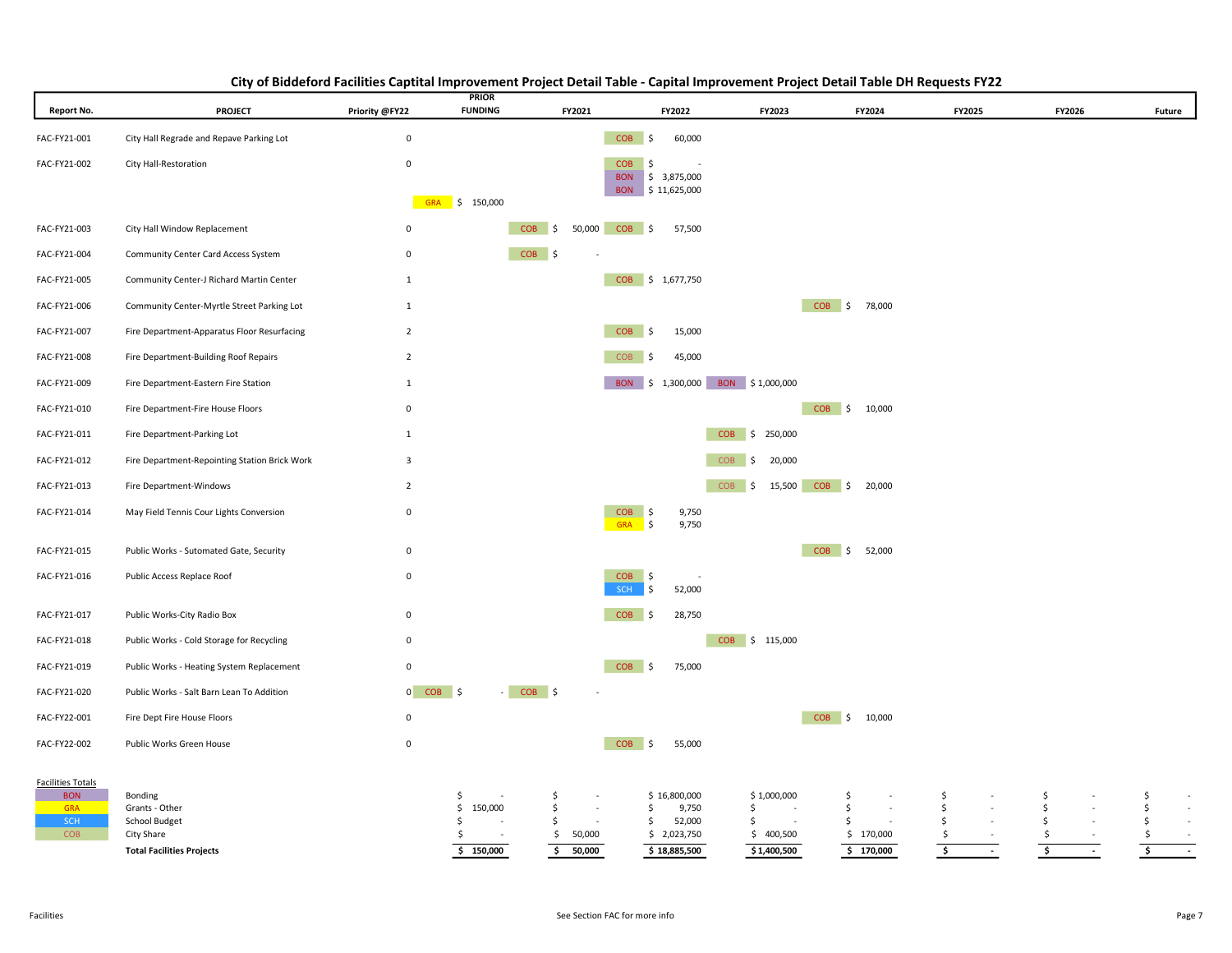|              |                                    |                | <b>Previous</b> |              |                                      |                            |                            |               |               |               |
|--------------|------------------------------------|----------------|-----------------|--------------|--------------------------------------|----------------------------|----------------------------|---------------|---------------|---------------|
| Report No.   | Project                            | Priority @FY22 | <b>Funding</b>  | FY2021       | FY2022                               | <b>FY2023</b>              | FY2024                     | <b>FY2025</b> | <b>FY2026</b> | <b>Future</b> |
| BFD-FY21-001 | Apparatus Floor Cleaning Machi     | 0              |                 | $-COB$<br>\$ | $\mathsf{S}$<br>18,000               |                            |                            |               |               |               |
| BFD-FY21-002 | <b>Ballistic Vests Replacement</b> |                |                 |              |                                      | <b>COB</b><br>65,000<br>\$ |                            |               |               |               |
| BFD-FY21-003 | <b>Battery Extrication Tools</b>   | $\overline{2}$ |                 |              | $COB$ \$<br>40,000                   |                            |                            |               |               |               |
| BFD-FY21-004 | <b>EMS Equipment</b>               |                | <b>COB</b>      | 67,000<br>\$ |                                      |                            | <b>COB</b><br>67,000<br>Ŝ. |               |               |               |
| BFD-FY21-005 | Hydraulic Rescue Tool Pump         | 3              |                 |              | $COB$ \$<br>10,000                   |                            |                            |               |               |               |
| BFD-FY21-006 | Ocean Rescue Boat                  | Ŧ              |                 |              | <b>COB</b><br>$\mathsf{S}$<br>40,000 |                            |                            |               |               |               |
| BFD-FY21-007 | Rescue Ropes and Harnesses         | $\overline{2}$ |                 |              | $\sim$                               |                            | <b>COB</b><br>15,000<br>Ŝ. |               |               |               |
| BFD-FY21-007 | Thermal Imagers                    | 3              |                 |              | $COB$ \$<br>15,000                   |                            |                            |               |               |               |

## City of Biddeford Fire Captital Improvement Project Detail Table - Capital Improvement Project Detail Table DH Requests FY22

#### Fire Department Totals

| COB | City Share                            |  | 67,000 | 123,000 | 65,000 | 82,000 |  |  |
|-----|---------------------------------------|--|--------|---------|--------|--------|--|--|
|     | <b>Total Fire Department Projects</b> |  | 67,000 | 123,000 | 65,000 | 82,000 |  |  |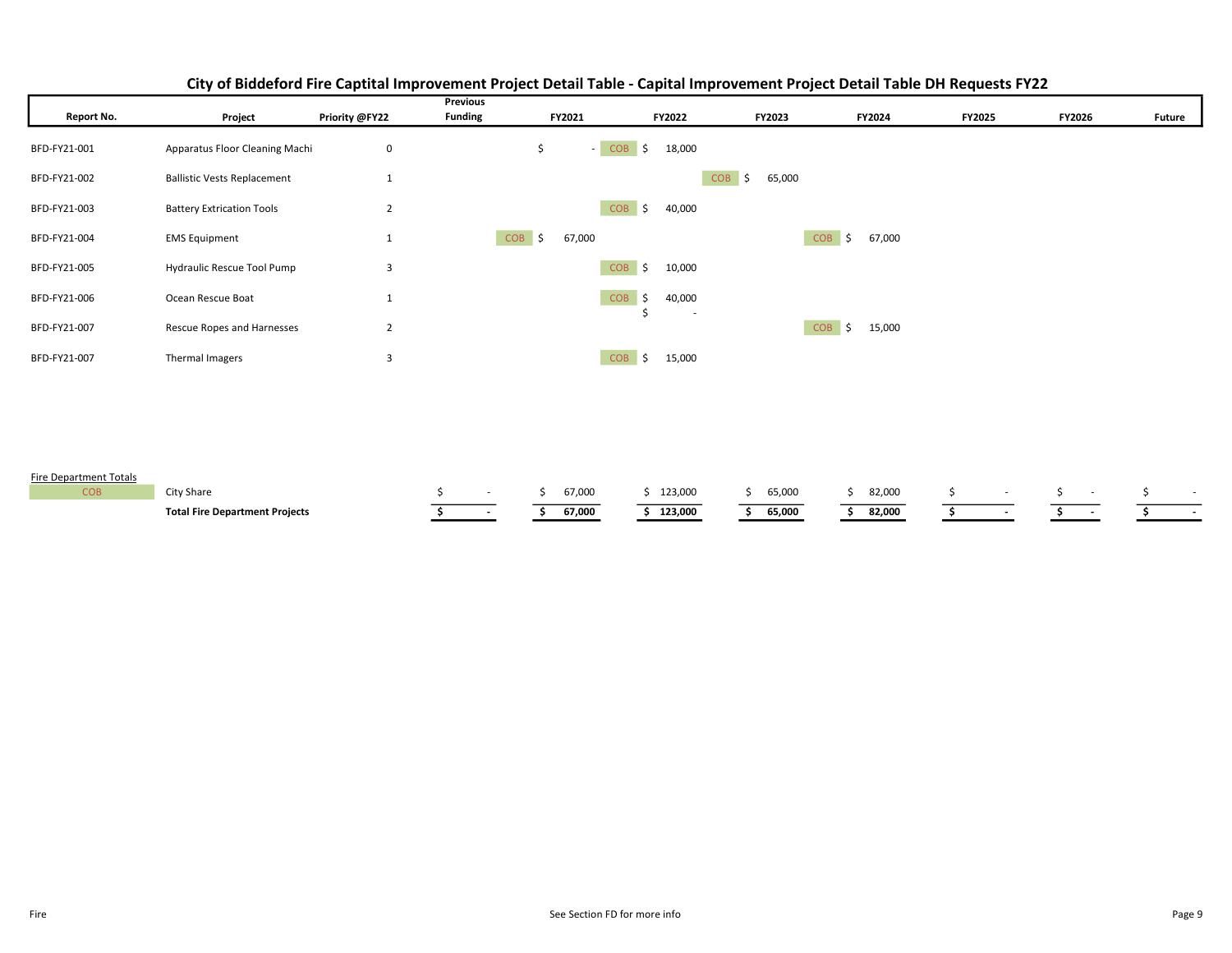|  | City of Biddeford Ice Arena Captital Improvement Project Detail Table - Capital Improvement Project Detail Table DH Requests FY22 |
|--|-----------------------------------------------------------------------------------------------------------------------------------|
|  |                                                                                                                                   |

|                                              |                                                         |                |                | Previous                           |        |                          |                                                                             |         |                                    |          |                  |        |                  |        |                          |               |                  |
|----------------------------------------------|---------------------------------------------------------|----------------|----------------|------------------------------------|--------|--------------------------|-----------------------------------------------------------------------------|---------|------------------------------------|----------|------------------|--------|------------------|--------|--------------------------|---------------|------------------|
| <b>Report No.</b>                            | Project                                                 | Priority @FY22 | <b>Funding</b> |                                    | FY2021 |                          | <b>FY2022</b>                                                               | FY2023  |                                    | FY2024   |                  | FY2025 |                  | FY2026 |                          | <b>Future</b> |                  |
| BIA-FY21-001                                 | Bleachers<br>(Potential Fund Raising)                   |                |                |                                    |        | <b>FUN</b>               | <b>COB</b><br>$\overline{\phantom{a}}$<br>243,785                           |         |                                    |          |                  |        |                  |        |                          |               |                  |
| <b>BIA-FY-002</b>                            | <b>Building Painting</b>                                |                |                |                                    |        |                          |                                                                             |         |                                    | $COB$ \$ | $\sim$           |        |                  |        |                          |               |                  |
| BIA-FY22-003<br>BIA-FY22-004<br>BIA-FY22-005 | Right Side Wall<br>New Roof<br>Replace Old Baxi Boilers |                |                |                                    |        |                          | <b>COB</b><br>38,502<br>Ŝ.<br><b>COB</b><br>149,621<br><b>COB</b><br>84,920 |         |                                    |          |                  |        |                  |        |                          |               |                  |
| Ice Arena Totals<br><b>FUN</b><br><b>COB</b> | <b>Fund Raising</b><br>City Share                       |                |                | $\overline{\phantom{a}}$<br>$\sim$ |        | $\sim$<br>$\sim$         | \$243,785<br>\$273,043                                                      | Ŝ<br>Ś. | $\sim$<br>$\overline{\phantom{a}}$ |          | $\sim$<br>$\sim$ |        | $\sim$<br>$\sim$ |        | $\sim$<br>$\sim$         |               | $\sim$<br>$\sim$ |
|                                              | <b>Total Ice Arena Projects</b>                         |                |                | <b>Contractor</b>                  |        | $\overline{\phantom{a}}$ | 516,828                                                                     |         |                                    |          |                  |        |                  |        | $\overline{\phantom{a}}$ |               | $\sim$           |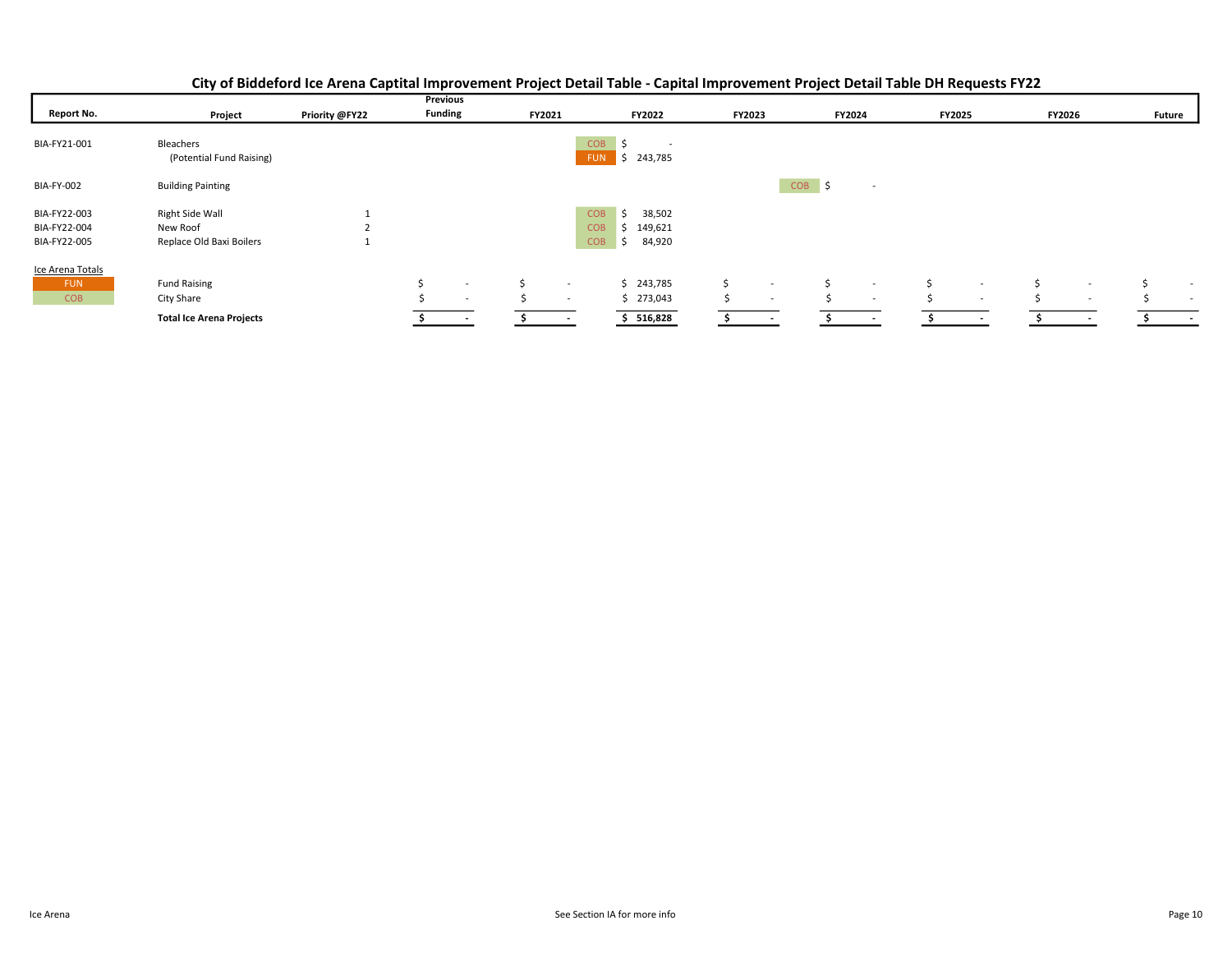| Report No.                     | <b>PROJECT</b>                                                                |                | Previous<br><b>Funding</b> |                                                      | FY2021          |                                                 | FY2022          |                                | FY2023          |                    |           | FY2024         |                                    | FY2025         | <b>FY2026</b> |                          |    | <b>Future</b> |
|--------------------------------|-------------------------------------------------------------------------------|----------------|----------------------------|------------------------------------------------------|-----------------|-------------------------------------------------|-----------------|--------------------------------|-----------------|--------------------|-----------|----------------|------------------------------------|----------------|---------------|--------------------------|----|---------------|
|                                |                                                                               |                |                            |                                                      |                 |                                                 |                 |                                |                 |                    |           |                |                                    |                |               |                          |    |               |
| MCL-FY21-001                   | Acoustic Improvements to Teen Area                                            | $\mathbf{1}$   |                            |                                                      |                 |                                                 |                 |                                |                 |                    |           |                | LIB.<br>\$                         | 18,300         |               |                          |    |               |
|                                |                                                                               |                |                            |                                                      |                 |                                                 |                 |                                |                 |                    |           |                | $\overline{\bullet}$<br><b>COB</b> | 8,100          |               |                          |    |               |
| MCL-FY21-002                   | Carpeting Replacement/Circulation Dep                                         | $\mathbf{1}$   |                            |                                                      |                 | $\ddot{\mathsf{S}}$<br>LIB.<br>\$<br><b>COB</b> | 14,876          |                                |                 |                    |           |                |                                    |                |               |                          |    |               |
|                                |                                                                               |                |                            |                                                      |                 |                                                 | 5,000           |                                |                 |                    |           |                |                                    |                |               |                          |    |               |
| MCL-FY21-003                   | LED Lighting - Efficiency Improvements<br>(2nd Fllor and Public Stairwell)    | $\overline{2}$ |                            |                                                      |                 |                                                 |                 | LIB<br>\$<br><b>COB</b><br>Ŝ.  | 2,880<br>2,770  |                    |           |                |                                    |                |               |                          |    |               |
|                                |                                                                               |                |                            |                                                      |                 |                                                 |                 |                                |                 |                    |           |                |                                    |                |               |                          |    |               |
| MCL-FY21-004                   | LED Lighting - Efficiency Improvements<br>(Entrance and Exterior of Building) | 3              |                            |                                                      |                 |                                                 |                 | LIB.<br>\$<br>\$<br><b>COB</b> | 3,010<br>1,240  |                    |           |                |                                    |                |               |                          |    |               |
|                                |                                                                               |                |                            |                                                      |                 |                                                 |                 |                                |                 |                    |           |                |                                    |                |               |                          |    |               |
| MCL-FY21-005                   | Painting of 1863 Entrance                                                     | $\overline{2}$ |                            | LIB.<br>\$<br><b>COB</b><br>$\vert$ \$               | 11,500<br>3,900 | $\vert$ \$<br>LIB.<br>$COB$ \$                  | 11,500<br>3,900 |                                |                 |                    |           |                |                                    |                |               |                          |    |               |
|                                |                                                                               |                |                            |                                                      |                 |                                                 |                 |                                |                 |                    |           |                |                                    |                |               |                          |    |               |
| MCL-FY21-006                   | Painting of Public Stairwell                                                  | 3              |                            | LIB.<br>\$<br><b>COB</b><br>$\overline{\phantom{a}}$ | 3,300<br>1,100  | ∣ \$<br>LIB.<br>$COB$ \$                        | 3,300<br>1,100  |                                |                 |                    |           |                |                                    |                |               |                          |    |               |
|                                |                                                                               |                |                            |                                                      |                 |                                                 |                 |                                |                 |                    |           |                |                                    |                |               |                          |    |               |
| MCL-FY21-007                   | Reconstruction of Attic Stairwell                                             | $\overline{2}$ |                            |                                                      |                 |                                                 |                 |                                |                 |                    |           |                | \$<br>LIB.<br>l \$<br><b>COB</b>   | 5,600<br>1,900 |               |                          |    |               |
|                                |                                                                               |                |                            |                                                      |                 |                                                 |                 |                                |                 |                    |           |                |                                    |                |               |                          |    |               |
| MCL-FY21-008                   | Replacement of York HVAC Rooftop 2008                                         | $\mathbf{1}$   |                            |                                                      |                 |                                                 |                 | \$<br>LIB-<br><b>COB</b><br>\$ | 21,240<br>8,760 |                    |           |                |                                    |                |               |                          |    |               |
|                                |                                                                               |                |                            |                                                      |                 |                                                 |                 |                                |                 |                    |           |                |                                    |                |               |                          |    |               |
| MCL-FY21-009                   | Safety/Structural Integrity study                                             | $\mathbf{1}$   |                            |                                                      |                 |                                                 |                 |                                |                 | LIB.<br><b>COB</b> | -\$<br>\$ | 4,100<br>1,400 |                                    |                |               |                          |    |               |
| MCL-FY21-011                   | Spray Foam Insulation/1863 Attic & Walls                                      | $\overline{2}$ |                            |                                                      |                 |                                                 |                 |                                |                 | LIB.               |           | 31,900         |                                    |                |               |                          |    |               |
|                                |                                                                               |                |                            |                                                      |                 |                                                 |                 |                                |                 | <b>COB</b>         | \$<br>۱\$ | 8,600          |                                    |                |               |                          |    |               |
|                                |                                                                               |                |                            |                                                      |                 |                                                 |                 |                                |                 |                    |           |                |                                    |                |               |                          |    |               |
|                                |                                                                               |                |                            |                                                      |                 |                                                 |                 |                                |                 |                    |           |                |                                    |                |               |                          |    |               |
| McArthur Library Totals<br>LIB | Library Funds                                                                 | \$             |                            | \$                                                   | 14,800          | \$                                              | 29,676          | \$                             | 27,130          |                    | \$        | 36,000         | \$                                 | 23,900         | \$            |                          | \$ | $\sim$        |
| <b>COB</b>                     | City Share                                                                    |                |                            | \$                                                   | 5,000           | \$                                              | 10,000          |                                | \$12,770        |                    | \$        | 10,000         | \$                                 | 10,000         | \$            | $\sim$                   |    | $\sim$        |
|                                | <b>Total McArthur Library Projects</b>                                        |                | $\sim$                     | \$                                                   | 19,800          | \$                                              | 39,676          | \$                             | 39,900          |                    | \$        | 46,000         | \$                                 | 33,900         | \$            | $\overline{\phantom{a}}$ | Ŝ. | $\sim$        |
|                                |                                                                               |                |                            |                                                      |                 |                                                 |                 |                                |                 |                    |           |                |                                    |                |               |                          |    |               |

## City of Biddeford Captital Improvement Project Detail Table - Capital Improvement Project Detail Table DH Requests FY22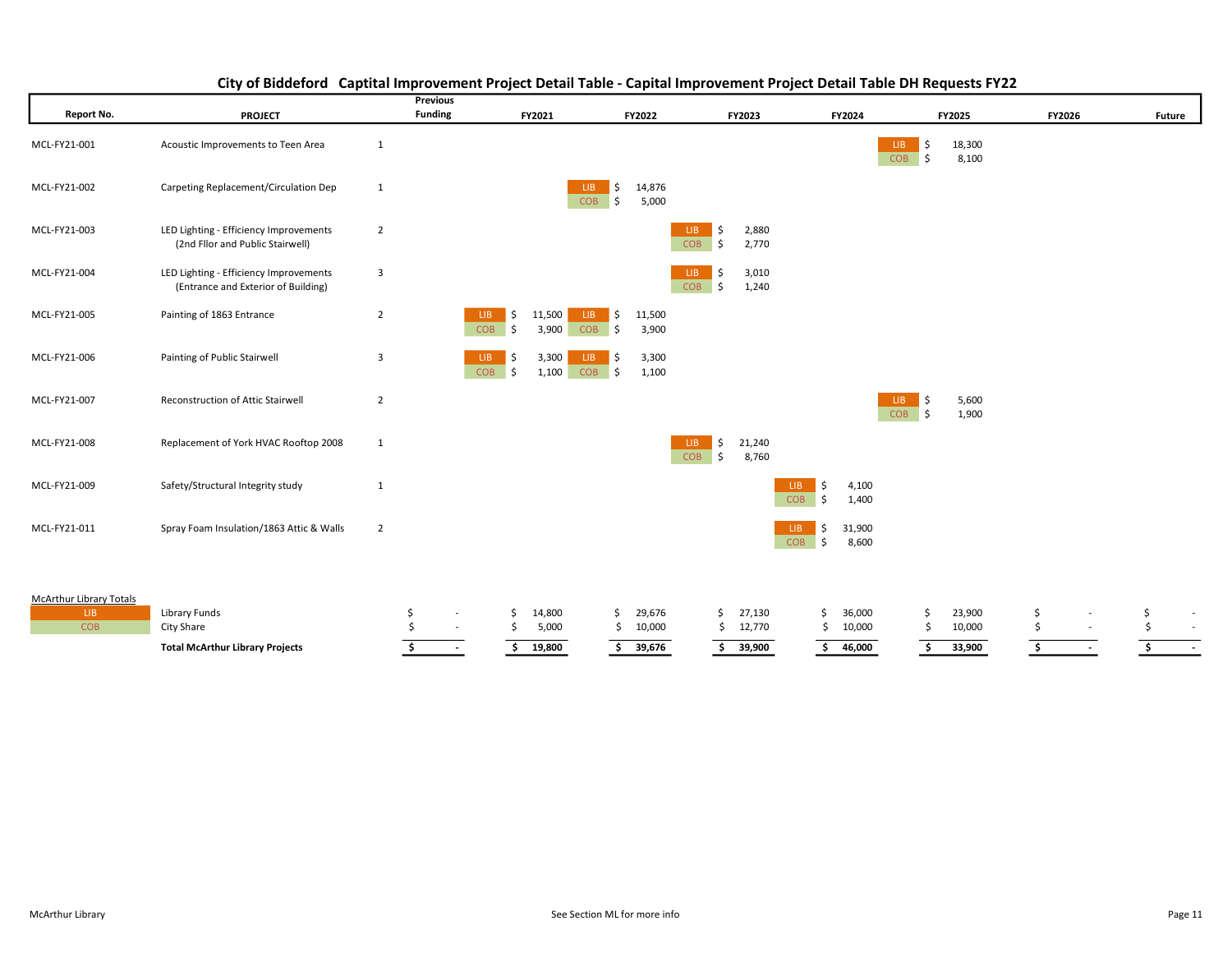|                                 |                                         |                | Previous                 |            |                          |                  |               |             |                          |             |                                |         |                          |             |                |             |               |
|---------------------------------|-----------------------------------------|----------------|--------------------------|------------|--------------------------|------------------|---------------|-------------|--------------------------|-------------|--------------------------------|---------|--------------------------|-------------|----------------|-------------|---------------|
| Report No.                      | <b>PROJECT</b>                          | Priority @FY22 | <b>Funding</b>           |            | FY2021                   |                  | <b>FY2022</b> |             | FY2023                   |             | FY2024                         |         | <b>FY2025</b>            |             | <b>FY2026</b>  |             | <b>Future</b> |
| BPD-FY21-001                    | Camera Surveillance                     | Ŧ              |                          |            |                          | <b>COB</b>       | 60,000<br>Ŝ.  |             |                          |             |                                |         |                          |             |                |             |               |
| BPD-FY21-002                    | Radio Project                           | 0              |                          | <b>COB</b> | 75,000<br>\$             | COB <sub>S</sub> | $\sim$        |             | $\overline{\phantom{a}}$ |             | ς.<br>$\overline{\phantom{a}}$ |         | $\sim$                   |             |                |             | $\sim$        |
|                                 |                                         |                |                          | LEAS \$    | $\sim$ 100 $\pm$         | <b>LEAS</b>      |               | <b>LEAS</b> | \$556,000                | <b>LEAS</b> | 556,000<br>S.                  | LEAS \$ | 556,000                  | <b>LEAS</b> | 556,000<br>- 5 | <b>LEAS</b> | 556,000<br>S. |
| <b>Police Department Totals</b> |                                         |                |                          |            |                          |                  |               |             |                          |             |                                |         |                          |             |                |             |               |
| <b>LEAS</b>                     | Capital Lease                           |                | $\sim$                   |            | $\overline{\phantom{a}}$ |                  | Ś,<br>$\sim$  |             | \$556,000                |             | 556,000<br>Ś.                  |         | 556,000                  |             | 556,000        |             | 556,000       |
| <b>COB</b>                      | City Share                              |                | $\overline{\phantom{a}}$ |            | 75,000                   |                  | 60,000        |             | $\overline{\phantom{a}}$ |             | $\sim$                         |         | $\overline{\phantom{a}}$ |             | $\sim$         |             | $\sim$        |
|                                 | <b>Total Police Department Projects</b> |                |                          |            | 75,000                   |                  | 60,000        |             | 556,000                  |             | 556,000                        |         | 556,000                  |             | 556,000        |             | 556,000       |

## City of Biddeford Police Captital Improvement Project Detail Table - Capital Improvement Project Detail Table DH Requests FY22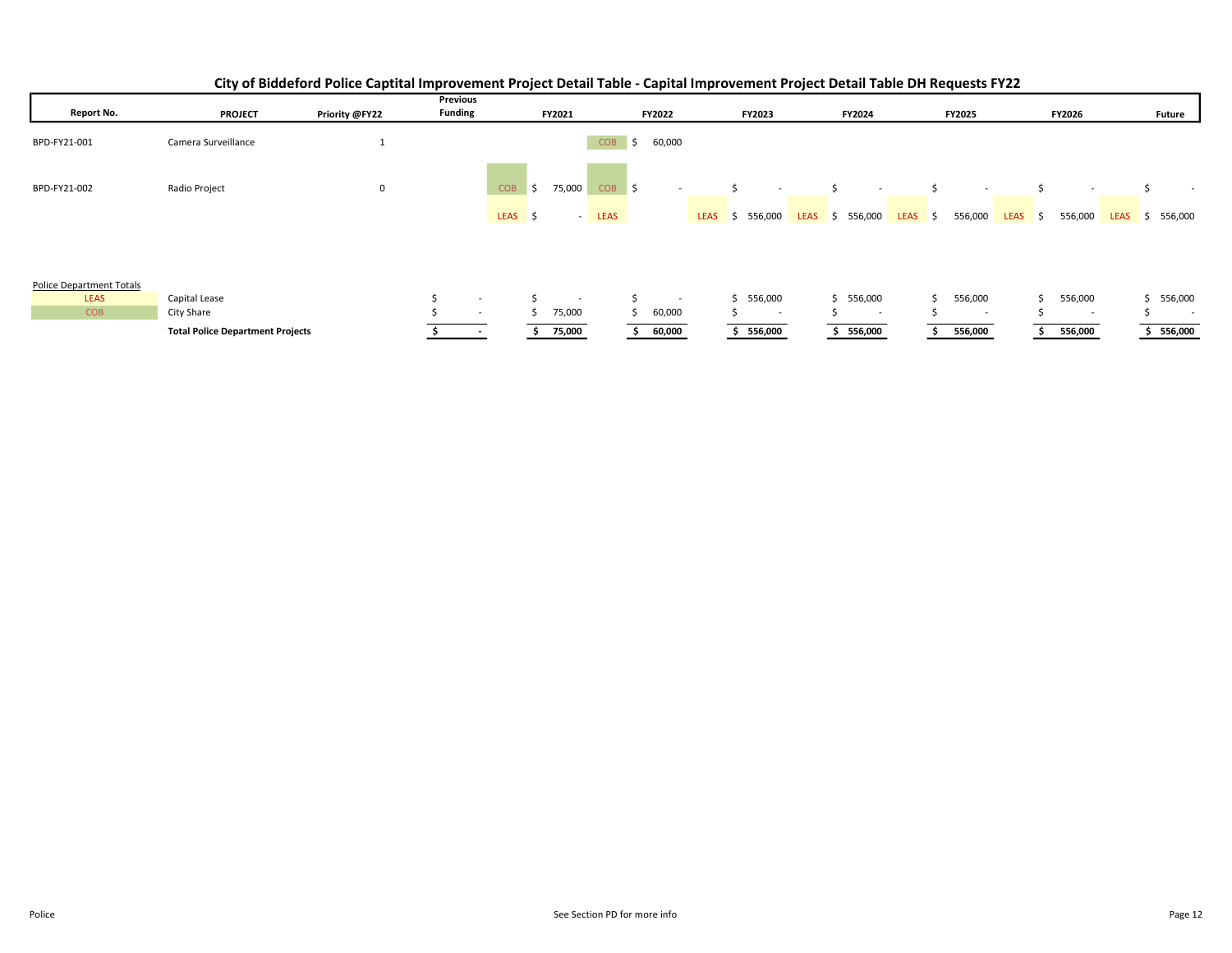|                            |                                    |                                                                                 | <b>Previous</b>                                                                   |                                                                                       |                                                                                  |                                                                                        |                                                |                    |               |  |
|----------------------------|------------------------------------|---------------------------------------------------------------------------------|-----------------------------------------------------------------------------------|---------------------------------------------------------------------------------------|----------------------------------------------------------------------------------|----------------------------------------------------------------------------------------|------------------------------------------------|--------------------|---------------|--|
| Report No.                 | <b>PROJECT</b>                     | Priority @FY22                                                                  | <b>Funding</b>                                                                    | FY2021                                                                                | FY2022<br><b>FY2023</b>                                                          | <b>FY2024</b>                                                                          | FY2025                                         | FY2026             | <b>Future</b> |  |
| DPW-FY22-001               | 5 Year Vehicle/Equipment Repla     | <b>WWF</b><br>$\overline{\phantom{a}}$<br><b>COB</b><br>Ŝ.<br><b>LEAS</b><br>\$ | SCH<br>Ŝ.<br>160,000<br><b>WWF</b><br>5<br><b>COB</b><br>348,047<br>\$<br>435,888 | <b>COB</b><br>S,<br>$\sim$<br><b>SCH</b><br>S.<br>$\overline{\phantom{a}}$<br>265,000 | 985,000<br>\$<br>970,000<br><b>COB</b><br>S.<br><b>SCH</b><br>184,000<br>184,000 | 990,000<br><b>COB</b><br><b>COB</b><br>\$<br>Ŝ.<br>188,000<br><b>SCH</b><br><b>SCH</b> | 947,000 COB \$<br>∣\$<br>l s<br>188,000 SCH \$ | 749,000<br>188,000 |               |  |
| DPW-FY22-002               | Sidewalks                          | 3 COB<br>\$                                                                     | <b>COB</b><br>388,547<br>- \$                                                     | $COB$ \$<br>470,052                                                                   | $COB$ \$<br>75,000<br>75,000                                                     | $COB$ \$<br>$COB$ \$<br>75,000                                                         | 75,000 COB \$                                  | 75,000             |               |  |
| DPW-FY22-003               | Street Maintenance-Capital Pav     | $\overline{2}$                                                                  |                                                                                   | <b>COB</b><br>S,<br>ST.<br>ա \$                                                       | \$493,848<br>481,803<br><b>COB</b><br>\$<br>386,528<br>ST.<br>193,264            | <b>COB</b><br>I\$∶<br>506,195<br><b>COB</b><br>ST.<br>∥ \$<br>ST.<br>193,264           | ∣\$<br>518,849<br>l \$<br>193,264              |                    |               |  |
| DPW-FY22-004               | <b>Granite Point Culvert</b>       | 4                                                                               | COB \$                                                                            | <b>COB</b><br>\$<br>$\overline{\phantom{a}}$<br><b>BON</b><br>ا \$،                   | 100,000<br>75,000                                                                |                                                                                        |                                                |                    |               |  |
| DPW-FY22-005               | Rte 1 Improvements                 | 6                                                                               | $COB$ \$                                                                          | $\overline{\phantom{a}}$                                                              | <b>COB</b><br>$\vert$ \$<br>650,000                                              |                                                                                        |                                                |                    |               |  |
| DPW-FY22-006               | <b>Tree Management Plan</b>        | 5                                                                               |                                                                                   | <b>COB</b><br>I\$                                                                     | <b>COB</b><br>50,000<br>30,000<br>$\vert$ \$                                     | <b>COB</b><br>30,000<br>COB <sub>S</sub><br>$\vert$ \$                                 | 30,000                                         |                    |               |  |
| <b>Public Works Totals</b> |                                    |                                                                                 |                                                                                   |                                                                                       |                                                                                  |                                                                                        |                                                |                    |               |  |
| <b>BON</b>                 | Bonding                            | \$                                                                              | Ś                                                                                 | Ś<br>$\overline{\phantom{a}}$                                                         | 75,000<br>\$<br>$\sim$                                                           | \$                                                                                     | \$<br>\$<br>$\overline{\phantom{a}}$           |                    | Ś<br>$\sim$   |  |
| <b>LEAS</b>                | Capital Lease                      |                                                                                 | 435,888                                                                           | $\overline{\phantom{a}}$                                                              | Ś<br>$\overline{\phantom{a}}$<br>$\overline{\phantom{a}}$                        |                                                                                        | \$<br>Š.                                       | $\sim$             | $\sim$        |  |
| ST.                        | Grants - State                     |                                                                                 |                                                                                   | $\overline{\phantom{a}}$                                                              | 386,528<br>193,264                                                               | 193,264                                                                                | 193,264<br>Ś                                   |                    | $\sim$        |  |
| <b>SCH</b>                 | School Budget                      |                                                                                 |                                                                                   | $\overline{\phantom{a}}$                                                              | 184,000<br>184,000                                                               | 188,000                                                                                | 188,000<br>Ś                                   | 188,000            | $\sim$        |  |
| <b>WWF</b>                 | Wastewater Fund                    |                                                                                 | 160,000                                                                           |                                                                                       | $\overline{a}$                                                                   |                                                                                        |                                                |                    | $\sim$        |  |
| <b>COB</b>                 | City Share                         | Ś.                                                                              | 736,594                                                                           | 735,052                                                                               | \$1,691,803<br>\$2,218,848                                                       | \$1,601,195                                                                            | \$1,570,849                                    | 824,000            | $\sim$        |  |
|                            | <b>Total Public Works Projects</b> |                                                                                 | \$1,332,482                                                                       | 735,052                                                                               | \$2,337,331<br>\$2,596,112                                                       | \$1,982,459                                                                            | \$1,952,113                                    | \$1,012,000        | \$<br>$\sim$  |  |

## City of Biddeford Public Works Captital Improvement Project Detail Table - Capital Improvement Project Detail Table DH Requests FY22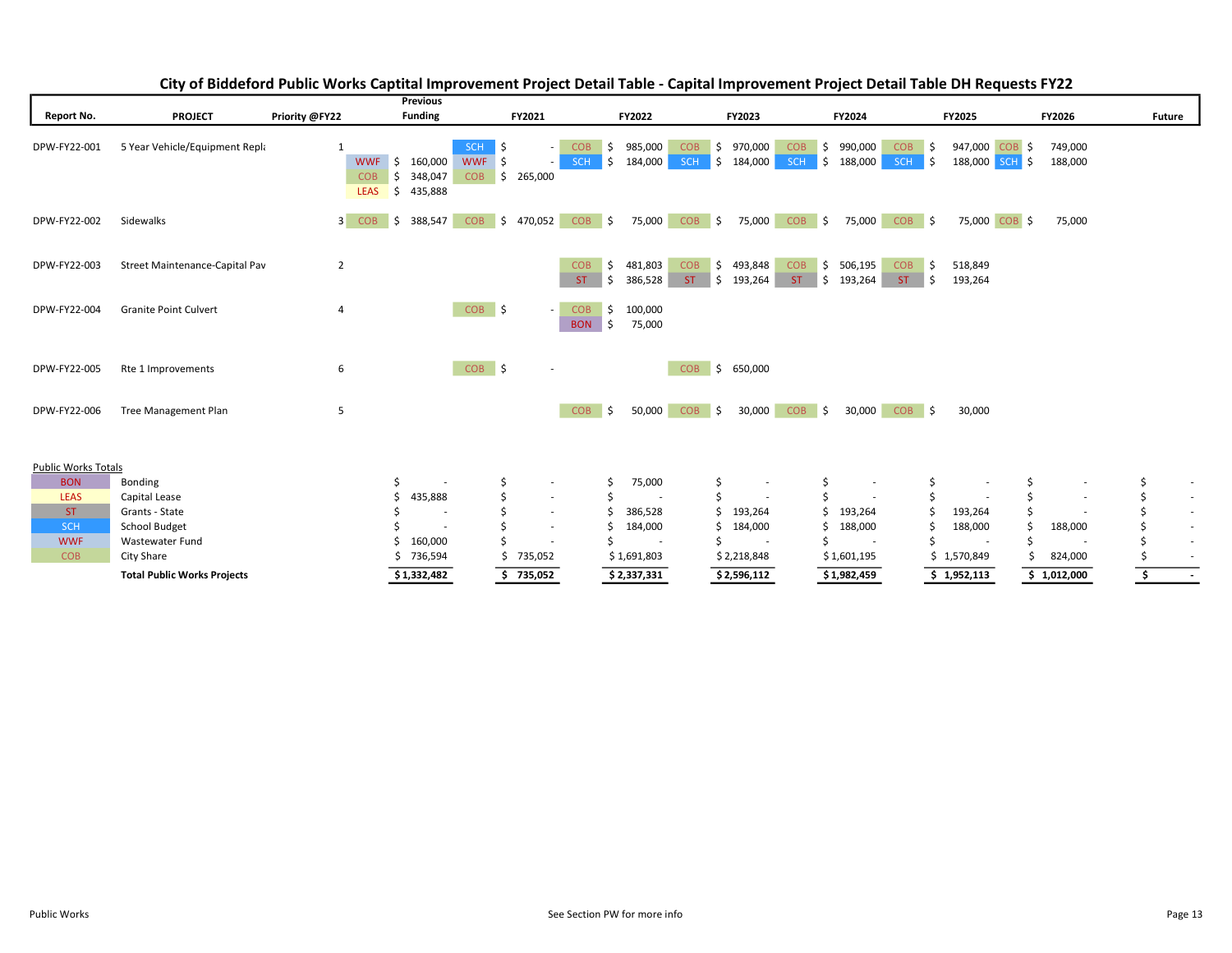| Report No.                | <b>PROJECT</b>                          | Priority @FY22          | <b>Previous</b><br><b>Funding</b> |                  | FY2021  |                             | FY2022           |                             | FY2023              |                                            | FY2024                 |                  | FY2025           |                | FY2026  | Future                       |
|---------------------------|-----------------------------------------|-------------------------|-----------------------------------|------------------|---------|-----------------------------|------------------|-----------------------------|---------------------|--------------------------------------------|------------------------|------------------|------------------|----------------|---------|------------------------------|
| RECFY21-001               | Clifford Park                           | 2 COB \$ 13,000         |                                   | $COB$ \$         | ×.      | $COB$ \$                    |                  | $21,000$ COB \$             |                     | 6,000 COB \$ 24,000 COB \$                 |                        |                  |                  | 12,000 COB \$  | 10,000  |                              |
| RECFY21-002               | Community Center Playground             | 0                       |                                   |                  |         |                             |                  | <b>COB</b><br>∣\$           | 62,000              |                                            |                        |                  |                  |                |         |                              |
| RECFY21-003               | Court Resurface                         | 0 COB \$ 18,500         |                                   |                  |         |                             |                  | <b>COB</b><br><b>S</b>      | 20,000              |                                            |                        |                  |                  |                |         |                              |
| RECFY21-004               | Doran Field                             | 3                       |                                   | $COB$ \$         |         | <b>COB</b><br>$\frac{1}{2}$ | 12,000           | <b>COB</b><br>- \$          | 20,000              |                                            |                        |                  |                  |                |         |                              |
| RECFY21-005               | Ice Rink                                | $\mathbf 0$             |                                   |                  |         |                             |                  |                             |                     |                                            |                        |                  |                  | $COB$ \$       | 30,000  |                              |
| RECFY21-006               | Memorial Field (Mayfield)               | $\mathbf 0$             |                                   |                  |         |                             |                  | <b>COB</b><br>  \$          | 10,000              |                                            | COB \$ 17,800          | $COB$ \$         | 6,000            |                |         |                              |
| RECFY21-007               | Park Benches                            | $COB$ \$                | 5,000                             |                  |         |                             |                  | <b>COB</b><br>$\frac{1}{2}$ | 2,500               | COB <sub>\$</sub>                          | 3,000                  |                  |                  |                |         |                              |
| RECFY21-008               | Park Fence Repairs                      | $\mathbf 0$             |                                   |                  |         |                             |                  |                             |                     | <b>COB</b><br>\$                           | 14,000                 |                  |                  |                |         |                              |
| RECFY21-009               | Park in the Pines-Seawall               | $\mathbf 0$             |                                   |                  |         |                             |                  |                             |                     |                                            | COB \$ 15,000          |                  |                  |                |         |                              |
| RECFY21-010               | Park Signage                            | 5 COB<br>$\vert$ \$     | 4,000                             | $COB$ \$         |         | $-COB$ \$                   | 8,000            |                             |                     |                                            |                        |                  |                  |                |         |                              |
| RECFY21-011               | Pierson's Lane Fence                    | 0                       |                                   |                  |         |                             |                  | $COB$ \$                    | 18,000              |                                            |                        |                  |                  |                |         |                              |
| RECFY21-012               | Pool Beach Ramp                         | 0                       |                                   | SRF \$           |         |                             |                  | SRF<br>Ś                    | 25,000              |                                            |                        |                  |                  |                |         |                              |
| RECFY21-013               | Portable Stage                          | 0                       |                                   |                  |         |                             |                  | <b>COB</b><br>∥\$           | 9,000               |                                            |                        |                  |                  |                |         |                              |
| RECFY21-014               | Pre-K Lil Cubs                          | $\mathsf 0$             |                                   | $COB$ \$         |         |                             | $-COB$ \$ 15,000 |                             |                     |                                            |                        |                  |                  |                |         |                              |
| RECFY21-015               | Property Purchase Gagne                 | $\mathsf 0$             |                                   |                  |         |                             |                  |                             |                     | <b>COB</b><br><b>GRA</b>                   | \$150,000<br>\$ 50,000 |                  |                  |                |         |                              |
| RECFY21-016               | Rotary Park Complex                     | 7<br><b>COB</b>         | \$118,000                         |                  |         |                             | COB \$ 139,000   |                             |                     | $COB$ \$ 432,962 $COB$ \$ 337,488 $COB$ \$ |                        |                  |                  | 294,148 COB \$ | 431,652 |                              |
| RECFY21-017               | Shevenell Park                          | 6                       |                                   | CDBG \$          |         | $-$ CDBG $\frac{1}{2}$      |                  | 35,197 CDBG \$ 117,322      |                     |                                            |                        |                  |                  |                |         |                              |
| RECFY21-018               | St Louis Field Complex                  | <b>COB</b><br>$1 \vert$ | \$226,000                         | \$<br><b>COB</b> | 50,000  | <b>COB</b><br>$\vert$ \$    | 45,000           | <b>COB</b>                  | \$334,000           | <b>COB</b><br>$\frac{1}{2}$                | 21,000                 |                  | COB \$ 1,800,000 |                |         |                              |
| RECFY21-019               | <b>Trash Cans</b>                       |                         |                                   | $COB$ \$         |         | COB <sub>S</sub>            | 1,400            | <b>COB</b><br>- 5           | 1,400               | $COB$ $\sim$                               | 1,400                  | COB <sub>S</sub> | 1,400            |                |         |                              |
| RECFY21-020               | <b>Park Amenities</b>                   | 4                       |                                   |                  |         | $COB$ \$                    | 1,400            | <b>COB</b><br>$\frac{1}{2}$ | 3,900               | <b>COB</b><br>-\$                          | 4,400                  | $COB$ \$         | 1,400            |                |         |                              |
| RECFY21-021               | Mobile Restroom                         | $\mathbf 0$             |                                   |                  |         |                             |                  |                             |                     |                                            |                        |                  |                  |                |         | 25,000<br>\$                 |
| <b>Recreation Totals</b>  |                                         |                         |                                   |                  |         |                             |                  |                             |                     |                                            |                        |                  |                  |                |         |                              |
| <b>DON</b><br><b>BON</b>  | <b>Anticipated Donations</b><br>Bonding | \$<br>\$                |                                   | \$<br>\$         | ÷       | \$.<br>\$                   | ÷.               | \$<br>\$                    |                     | \$<br>\$                                   |                        | \$<br>\$         |                  | \$<br>\$       |         | \$<br>$\sim$<br>\$<br>$\sim$ |
| <b>LEAS</b><br><b>FUN</b> | Capital Lease<br><b>Fund Raising</b>    | \$<br>\$                | i.                                | \$<br>\$         | ×,<br>٠ | \$<br>\$                    | $\sim$           | \$<br>\$                    | ٠                   | \$<br>\$                                   |                        | \$<br>Ś          |                  | \$<br>\$       |         | \$<br>$\sim$<br>Ś<br>$\sim$  |
| <b>CDBG</b>               | Grants - CDBG                           | \$                      |                                   | \$               |         | \$                          | 35,197           | \$                          | 117,322             | \$                                         |                        | Ś                |                  | \$             |         | \$<br>$\sim$                 |
| <b>GRA</b><br>SRF         | Grants - Other                          | \$                      |                                   | \$               |         | Ŝ.<br>Ŝ                     |                  | Ś<br>\$                     |                     | \$                                         | 50,000                 | Ś<br>Ś           |                  | \$<br>\$       |         | Ŝ<br>Ŝ                       |
| COB                       | Special Revenue Funds<br>City Share     | \$                      | \$384,500                         | \$<br>\$         | 50,000  |                             | \$242,800        |                             | 25,000<br>\$919,762 | \$                                         | \$588,088              |                  | \$2,114,948      | \$             | 471,652 | 25,000<br>\$                 |
|                           | <b>Total Recreation Projects</b>        |                         | \$384,500                         | \$               | 50.000  |                             | \$277,997        |                             | \$1,062,084         |                                            | \$638,088              |                  | \$2,114,948      | Ś.             | 471,652 | Ŝ.<br>25,000                 |

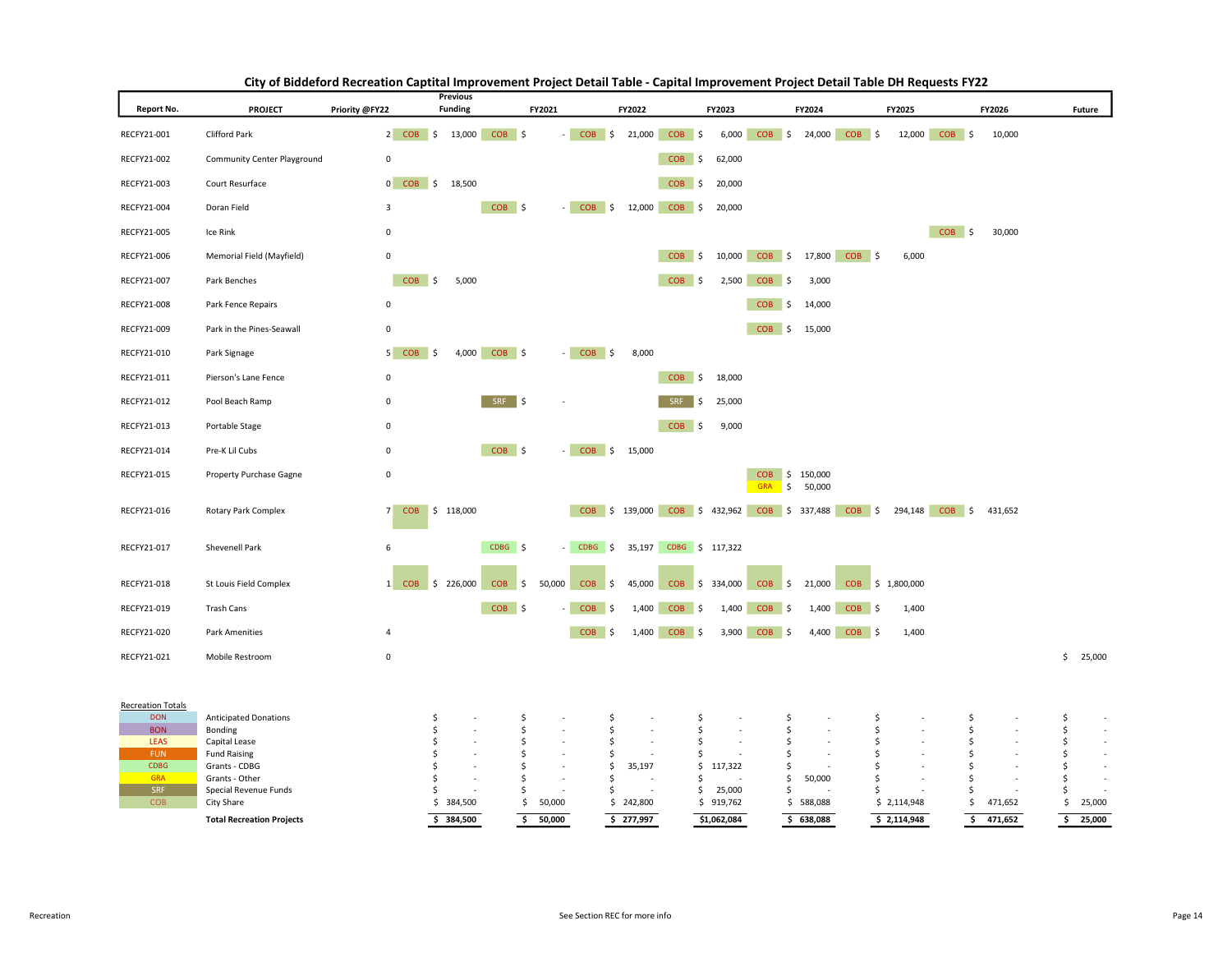| <b>Report No.</b> | <b>PROJECT</b>                               | Priority @FY22                     | <b>Previous</b><br><b>Funding</b> |                         | FY2021  |                            | FY2022  | FY2023                                                      |                   | FY2024         |                | FY2025  |                | FY2026  | Future                     |
|-------------------|----------------------------------------------|------------------------------------|-----------------------------------|-------------------------|---------|----------------------------|---------|-------------------------------------------------------------|-------------------|----------------|----------------|---------|----------------|---------|----------------------------|
| WWT-FY22-001      | Collections-Private I/I Roof Drain Removal   | 8                                  |                                   | WWF \$                  |         | 300,000 WWF \$             |         | 300,000 WWF \$ 300,000 WWF \$                               |                   |                | 300,000 WWF \$ |         | 300,000 WWF \$ | 300,000 |                            |
| WWT-FY22-002      | Sewer Improvements - Pearl & Elm St          | 21                                 |                                   | WWF \$                  |         | 1,600,000 WWF \$ 1,425,000 |         |                                                             |                   |                |                |         |                |         |                            |
| WWT-FY22-003      | Sewer Maping Program                         |                                    |                                   | 8 WWF \$ 250,000 WWF \$ |         | 250,000 WWF \$             |         | 125,000 WWF \$ 125,000 WWF \$ 125,000 WWF \$ 125,000 WWF \$ |                   |                |                |         |                | 125,000 |                            |
| WWT-FY22-004      | Stormwater Mapping Program                   |                                    |                                   | 9 WWF \$ 200,000 WWF \$ |         | 200,000 WWF \$             |         | 125,000 WWF \$ 125,000 WWF \$                               |                   |                | 125,000 WWF \$ |         | 125,000 WWF \$ | 125,000 |                            |
| WWT-FY22-005      | Sewer Pipe Lining                            | 10                                 |                                   |                         |         | WWF \$                     |         | 200,000 WWF \$ 200,000 WWF \$                               |                   |                | 200,000 WWF \$ |         | 200,000 WWF \$ | 200,000 |                            |
| WWT-FY22-006      | <b>Flow Monitoring</b>                       | 3 WWF \$ 120,000 WWF \$            |                                   |                         | 120,000 | WWF \$                     |         | 120,000 WWF \$ 120,000 WWF \$                               |                   |                | 120,000 WWF \$ | 120,000 | WWF \$         | 120,000 |                            |
| WWT-FY22-007      | CSO Phase III Master Plan                    | 3 WWF \$ 115,000 WWF \$            |                                   |                         |         | 120,000 WWF \$             | 300,000 | WWF \$ 300,000                                              |                   |                |                |         |                |         |                            |
| WWT-FY22-008      | CSO Seperation - Alfred St 01                | 16                                 |                                   |                         |         |                            |         | WWF \$1,200,000                                             |                   |                |                |         |                |         |                            |
| WWT-FY22-009      | CSO Seperation - Alfred St 02                | 17 WWF \$ 535,000 WWF \$ 1,430,000 |                                   |                         |         |                            |         |                                                             |                   | WWF \$ 700,000 |                |         |                |         |                            |
|                   |                                              | ST<br>\$                           | BON \$ 500,000                    |                         |         |                            |         |                                                             |                   |                |                |         |                |         |                            |
| WWT-FY22-010      | CSO Seperation - Summer St                   | 18                                 |                                   | <b>WWF</b><br>.\$       | 340,000 |                            |         |                                                             | WWF \$            | 500,000        |                |         |                |         |                            |
| WWT-FY22-011      | CSO Seperation - Alfred St 04                | 20 WWF \$ 760,000 WWF \$ 1,000,000 |                                   |                         |         |                            |         |                                                             |                   |                |                |         | WWF \$         | 500,000 |                            |
|                   |                                              | ST<br>\$                           |                                   |                         |         |                            |         |                                                             |                   |                |                |         |                |         |                            |
| WWT-FY22-012      | CSO Separation - Center St                   | 2 WWF \$ 850,000                   |                                   |                         |         | WWF \$ 1,430,000           |         |                                                             |                   |                |                |         |                |         |                            |
| WWT-FY22-013      | CSO Seperation - Elm St                      | 15                                 |                                   |                         |         | WWF \$                     | 340,000 |                                                             |                   |                |                |         |                |         |                            |
| WWT-FY22-014      | CSO Storage Tank - Pool and Foss Road        | $\boldsymbol{\mathsf{x}}$          |                                   | WWF \$                  | 300,000 |                            |         |                                                             |                   |                |                |         |                |         | WWF \$ 1,700,000           |
| WWT-FY22-015      | CSO Seperatopm - South St                    | $\overline{7}$                     |                                   | WWF \$                  | 340,000 | WWF \$                     | 400,000 |                                                             |                   |                |                |         |                |         |                            |
| WWT-FY22-016      | CSO Storage Tank - Horrigan's Court/Gooch St | $\mathsf{x}$                       |                                   | WWF \$ 2,600,000        |         |                            |         |                                                             |                   |                |                |         |                |         | WWF \$ 2,300,000           |
| WWT-FY22-017      | FMI Pump Station Upgrade                     | 16                                 |                                   |                         |         |                            |         | WWF \$ 450,000                                              |                   |                |                |         |                |         |                            |
| WWT-FY22-018      | Gooch St Pump Station                        | x                                  |                                   |                         |         |                            |         |                                                             |                   |                |                |         |                |         | WWF \$ 2,432,000           |
| WWT-FY22-019      | Horrigans Court Pump Station                 | 1 WWF<br>\$                        |                                   | 75,000 WWF \$           |         | 53,200 WWF \$              |         | 350,000 WWF \$4,650,000                                     |                   |                |                |         |                |         |                            |
| WWT-FY22-020      | Portable Bypass Pump                         | 14                                 |                                   |                         |         |                            |         | WWF \$<br>50,000                                            |                   |                |                |         |                |         |                            |
| WWT-FY22-021      | <b>Pump Station Controls</b>                 | $\overline{4}$                     |                                   |                         |         | WWF \$                     | 53,000  | WWF \$                                                      | 53,000<br>WWF \$  |                | 53,000 WWF \$  |         | 53,000 WWF \$  | 14,000  |                            |
| WWT-FY22-022      | <b>Bioreacter Diffusers</b>                  | 30                                 |                                   | WWF \$                  | 300,000 |                            |         |                                                             | <b>WWF</b><br>-\$ | 12,000         | WWF \$         | 12,000  |                |         |                            |
| WWT-FY22-023      | Clarifier #2 Rehab                           | $\mathbf{1}$                       |                                   |                         |         | WWF \$                     | 450,000 |                                                             |                   |                |                |         |                |         |                            |
| WWT-FY22-024      | Bidd Pool WWTF Disinfection Upgrade          | $\boldsymbol{\mathsf{x}}$          |                                   |                         |         |                            |         |                                                             |                   |                |                |         |                |         | <b>WWF</b><br>-Ś<br>50,000 |
| WWT-FY22-025      | <b>Effluent Pump Station</b>                 | 31                                 |                                   |                         |         | WWF \$                     | 25,000  |                                                             |                   |                |                |         |                |         | 950,000<br>WWF \$          |
| WWT-FY22-026      | CSO #9 Tank Pump Replacement                 | 25                                 |                                   |                         |         |                            |         | WWF \$<br>45,000                                            |                   |                |                |         |                |         |                            |
| WWT-FY22-027      | Biotower Media Replacement                   | X                                  |                                   | WWF \$                  | 45,000  |                            |         |                                                             |                   |                |                |         |                |         | WWF \$ 1,050,000           |
| WWT-FY22-028      | <b>Paint Aeration Basins</b>                 | 6 WWF \$                           | 75,000                            |                         |         | WWF \$                     | 50,000  |                                                             |                   |                |                |         |                |         |                            |

#### City of Biddeford Wastewater Captital Improvement Project Detail Table - Captital Improvement Project Detail Table Rev 1